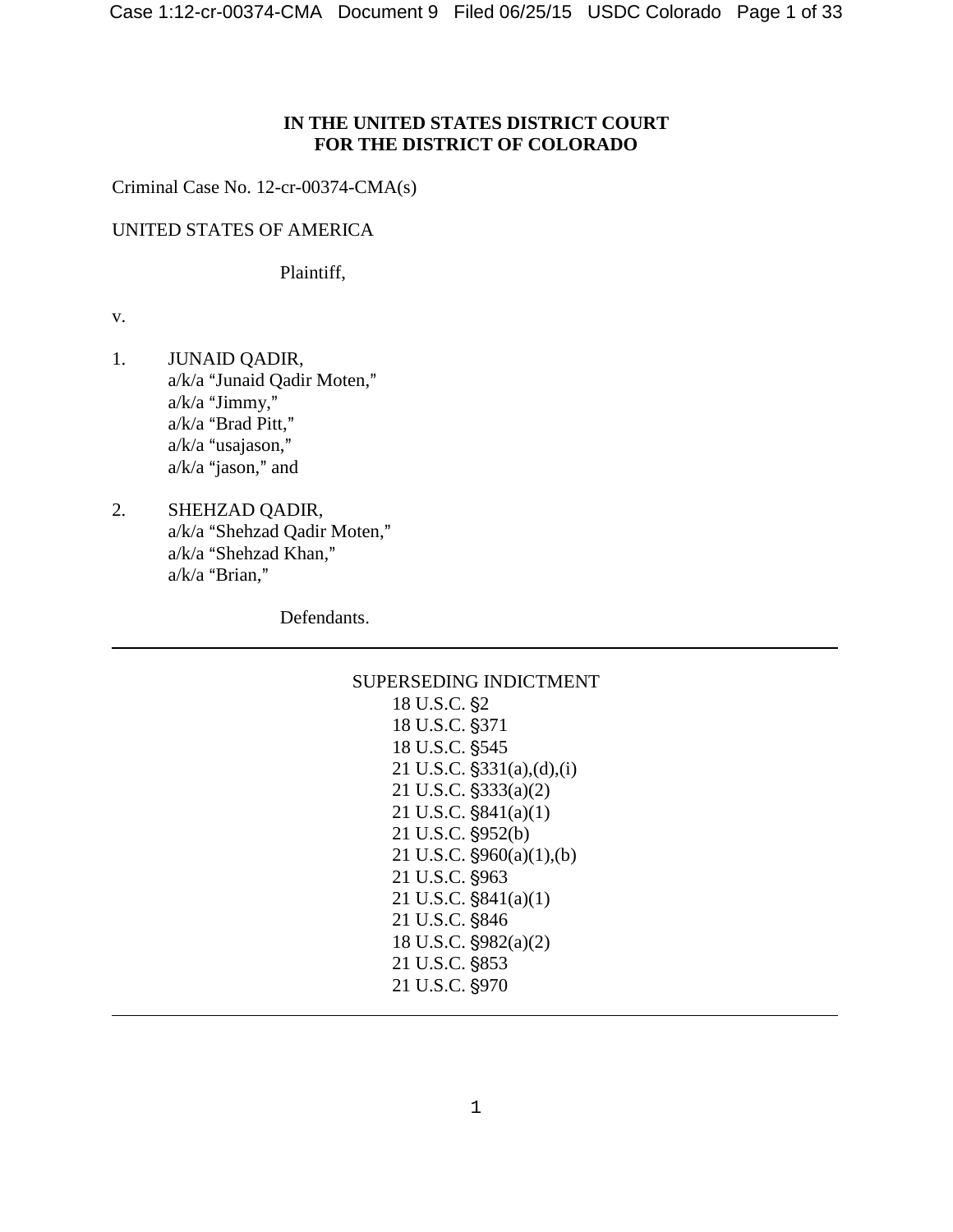The Grand Jury charges that:

#### **GENERAL ALLEGATIONS**

At all times material to this Indictment:

1. The United States Food and Drug Administration ("FDA") was the agency of the United States responsible, among other things, for enforcing the provisions of the Federal Food, Drug, and Cosmetic Act (the "FDCA"), Title 21, United States Code, Sections 301-397, and the regulations promulgated thereunder. The FDA's responsibilities included regulating the manufacture, labeling, and distribution of drugs shipped or received in interstate commerce.

2. The FDCA defined a "drug" as including (a) articles recognized as drugs in the official United States Pharmacopoeia and certain other enumerated recognized publications; (b) articles intended for use in the diagnosis, cure, mitigation, treatment, or prevention of disease in man; (c) articles (other than food) intended to affect the structure or any function of the human body; and (d) articles intended for use as components of drugs (Title 21, United States Code, Section  $321(g)(1)$ ).

3. Under the FDCA, it was a prohibited act to introduce or deliver for introduction into interstate commerce a new drug that had not first been approved by the FDA for the uses intended for the drug (Title 21, United States Code, Sections 331(d), 333(a))

4. Under the FDCA, a "new drug" was any drug not generally recognized as safe and effective for use under the conditions prescribed, recommended or suggested in its labeling (Title 21, United States Code, Section 321(p)). Under the FDCA, unless there was in effect with the FDA an approved new drug application ("NDA"), an approved abbreviated new drug application ("ANDA") or a notice of claimed exemption for an investigational new drug ("IND"), a drug which came within the FDCA's definition of "new drug" was deemed an unapproved new drug and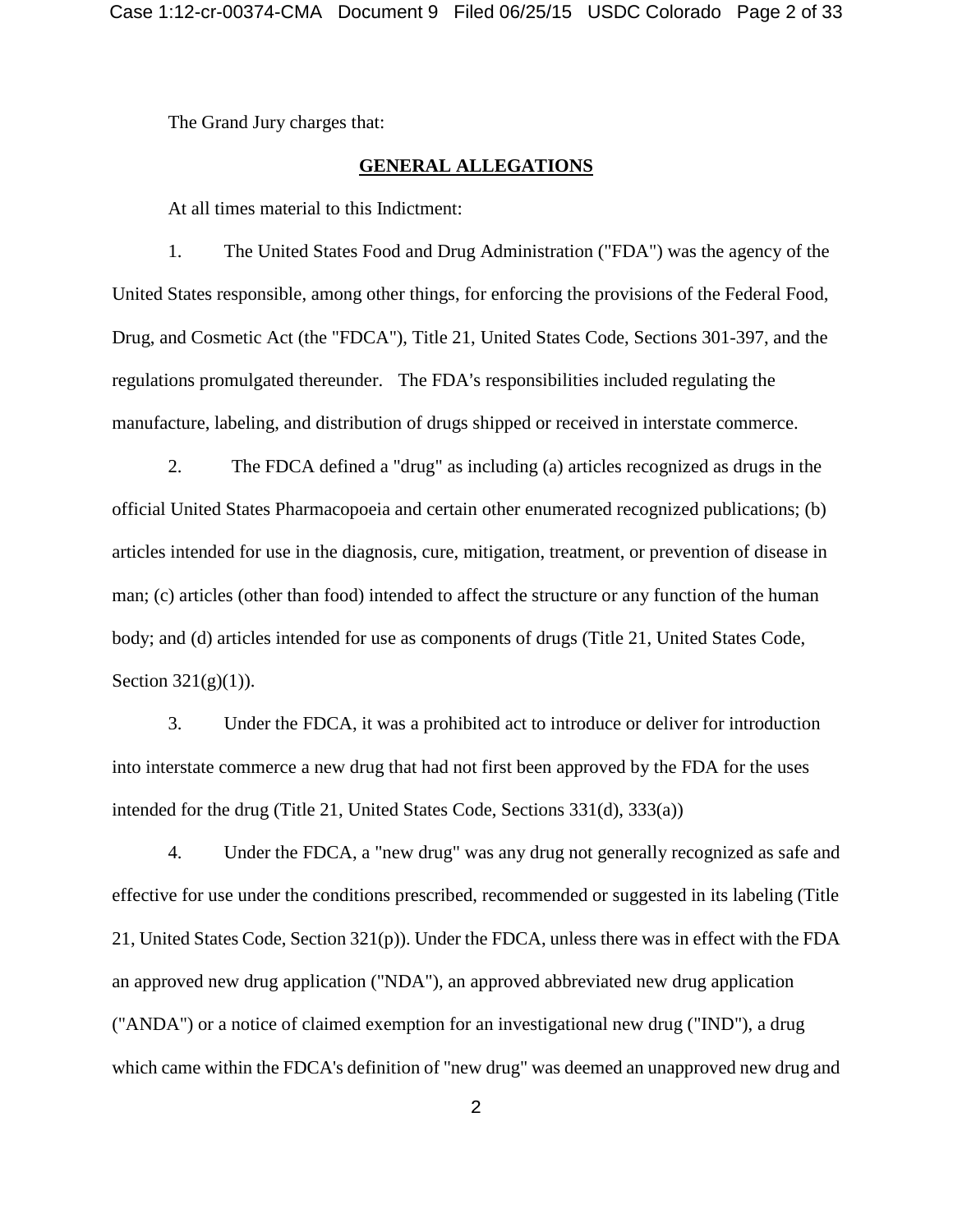could not lawfully be introduced into interstate commerce (Title 21, United States Code, Sections 355(a), 331(d)).

5. In determining whether to approve a new drug, pursuant to these applications, the FDA considered and was required to approve a number of matters associated with the new drug, including the drug's active pharmaceutical ingredient ("API") and other aspects of its chemical composition; the contemplated dosages of the drug; the packaging of the drug; the labeling of the drug; and the drug's manufacturing methods and sources. In order for a "new drug" to be deemed approved by the FDA and lawful for introduction into United States interstate commerce, the drug had to satisfy and be approved by the FDA with respect to all of these parameters of approval.

6. Under the FDCA, it was a prohibited act to introduce or deliver for introduction into interstate commence a misbranded drug. A drug was deemed "misbranded," under the FDCA, if, among other things, (a) its labeling was false or misleading in any particular way; (b) the drug was in package form and did not bear a label containing the name and place of business of the manufacturer, packer, or distributor; (c) the labeling on the drug did not bear adequate directions for use; or (d) the labeling on the drug did not bear adequate warnings against use under certain circumstances prescribed by statute (Title 21, United States Code, Section 352). A prescription drug dispensed without a valid prescription by a licensed medical practitioner was also deemed "misbranded" under the FDCA (Title 21, United States Code, Section 353 (b)(1)).

7. The FDCA defined a "counterfeit drug" as a drug which, or the container or labeling of which, without authorization, bears the trademark, trade name, or other identifying mark, imprint, or device, or any likeness thereof, of a drug manufacturer, processor, packer, or distributor other than the person or persons who in fact manufactured, processed, packed, or distributed such drug and which thereby falsely purports or is represented to be the product of, or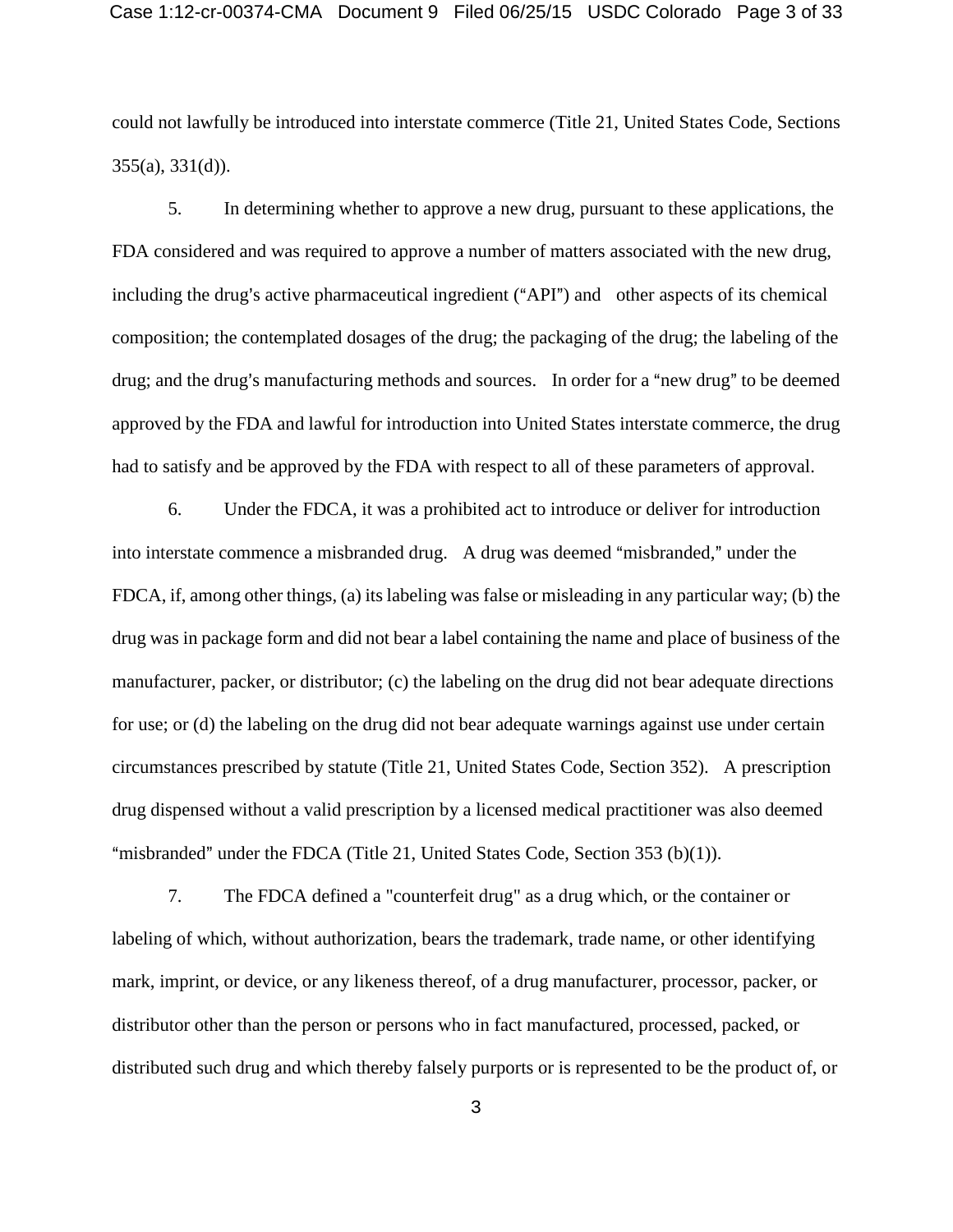#### Case 1:12-cr-00374-CMA Document 9 Filed 06/25/15 USDC Colorado Page 4 of 33

to have been packed or distributed by, such other drug manufacturer, processor, packer, or distributor. (Title 21, United States Code, Section 321 (g)(2)). Under the FDCA, it was a prohibited act to do any act which causes a drug to be a counterfeit drug, or sell or dispense, or hold for sale or dispense, a counterfeit drug. (Title 21, United States Code, Section 331 (i)(3)).

8. The Controlled Substances Act governed the manufacture, distribution and dispensing of controlled substance in the United States, as well as the importation of such substances into the United States (Title 21, United States Code, Sections 801-971).

9. Various drugs were deemed controlled substances under the Controlled Substances Act ("CSA") and were subject to regulation under that statute as well. Controlled substances were classified under the CSA under specific schedules, in accordance with a determination of their potential for abuse.

10. Testosterone, Nandrolone and Stanozolol were each considered to be anabolic steroids under the CSA and the regulations promulgated under that statute and, as such, were classified as non-narcotic Schedule III controlled substances under the CSA and the regulations promulgated under that statute.

11. The following drugs were classified as non-narcotic Schedule IV controlled substances under the CSA and the regulations promulgated under that statute:

- (a) Lorazepam, a depressant and the API for the prescription drug commonly known by the trade name Ativan; and
- (b) Alprazolam, a depressant and the API for the prescription drug commonly known by the trade name Xanax.
- (c) Diazepam, a [depressant] and the API for the prescription drug commonly known by the trade name Valium.
- (d) Zolpidem, a [depressant] and the API for the prescription drug commonly known by the trade name Ambien.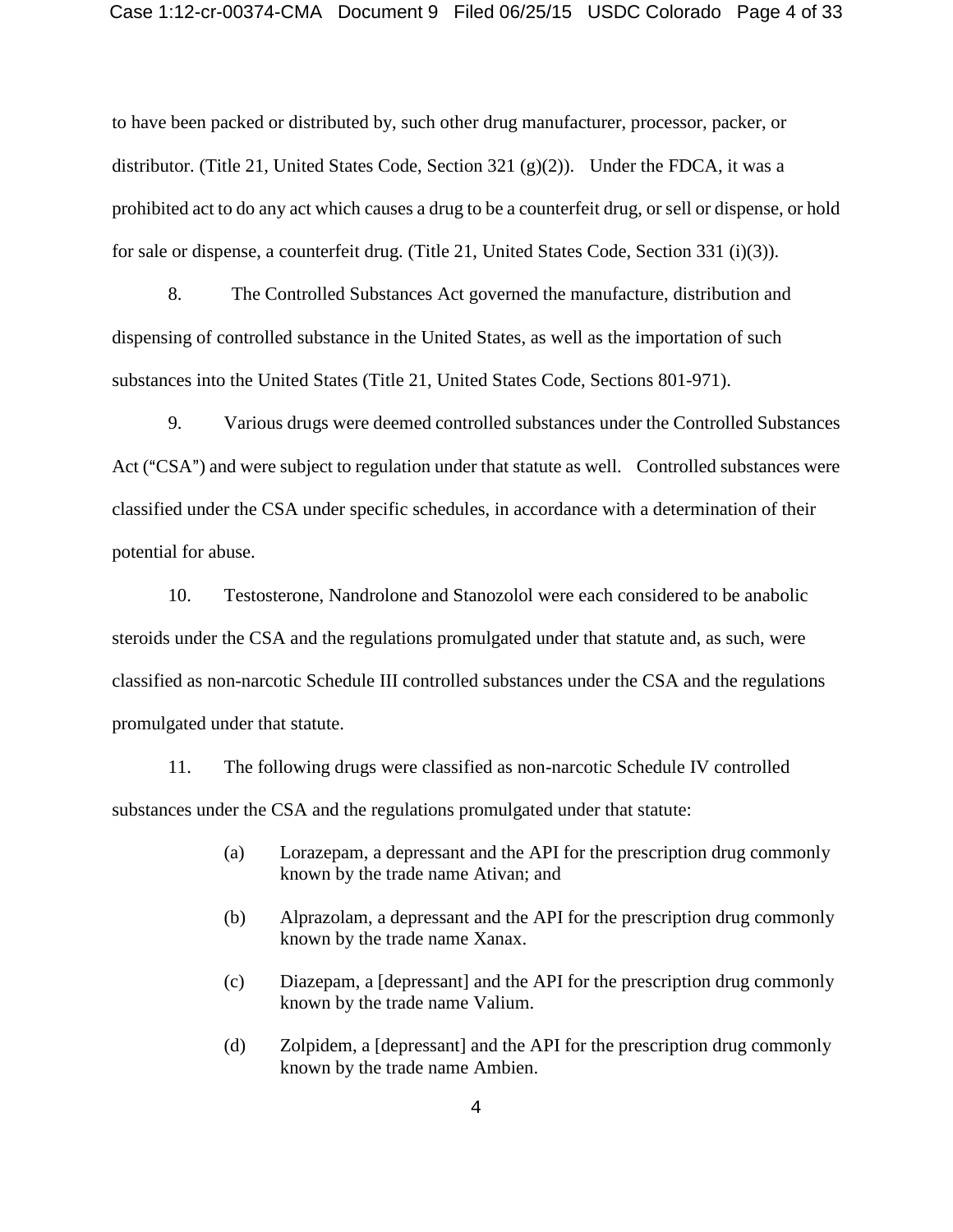(e) Phenterime, a [depressant] and the API for the prescription drug commonly known by the trade name Adipex-P.

12. Under the CSA, Schedules III and IV controlled substances deemed prescription drugs under the FDCA could not generally be dispensed to an individual using the drug except pursuant to a written prescription (Title 21, United States Code, Section 829).

13. Under the CSA, Schedules III and IV controlled substances could not generally lawfully be imported into the United States unless the controlled substance was imported for medical, scientific or other legitimate uses and pursuant to permits, notifications and declarations prescribed by regulation (Title 21, United States Code, Sections 952-953). Under such regulations then in effect, non-narcotic Schedules III and IV controlled substances could only lawfully be imported into the United States, pursuant to a prescribed import/export declaration completed by or through an individual or entity registered with the United States Drug Enforcement Administration ("DEA"). The prescribed import/export declaration was required to be furnished to the DEA prior to the importation and to accompany the imported drug when it entered the United States. Under both the CSA and the regulations promulgated thereunder, only persons or entities registered with the DEA could import non-narcotic Schedules III and IV controlled substances into the United States or be involved in their distribution in the United States.

14. Defendants JUNAID QADIR and SHEHZAD QADIR were brothers and citizens and residents of the country of Pakistan.

15. Defendants JUNAID QADIR and SHEHZAD QADIR were two of the principals of a family owned and operated business in Karachi, Pakistan known as JNS Impex. JNS Impex held itself out to be, among other things, a leading and long-standing exporter of branded and

5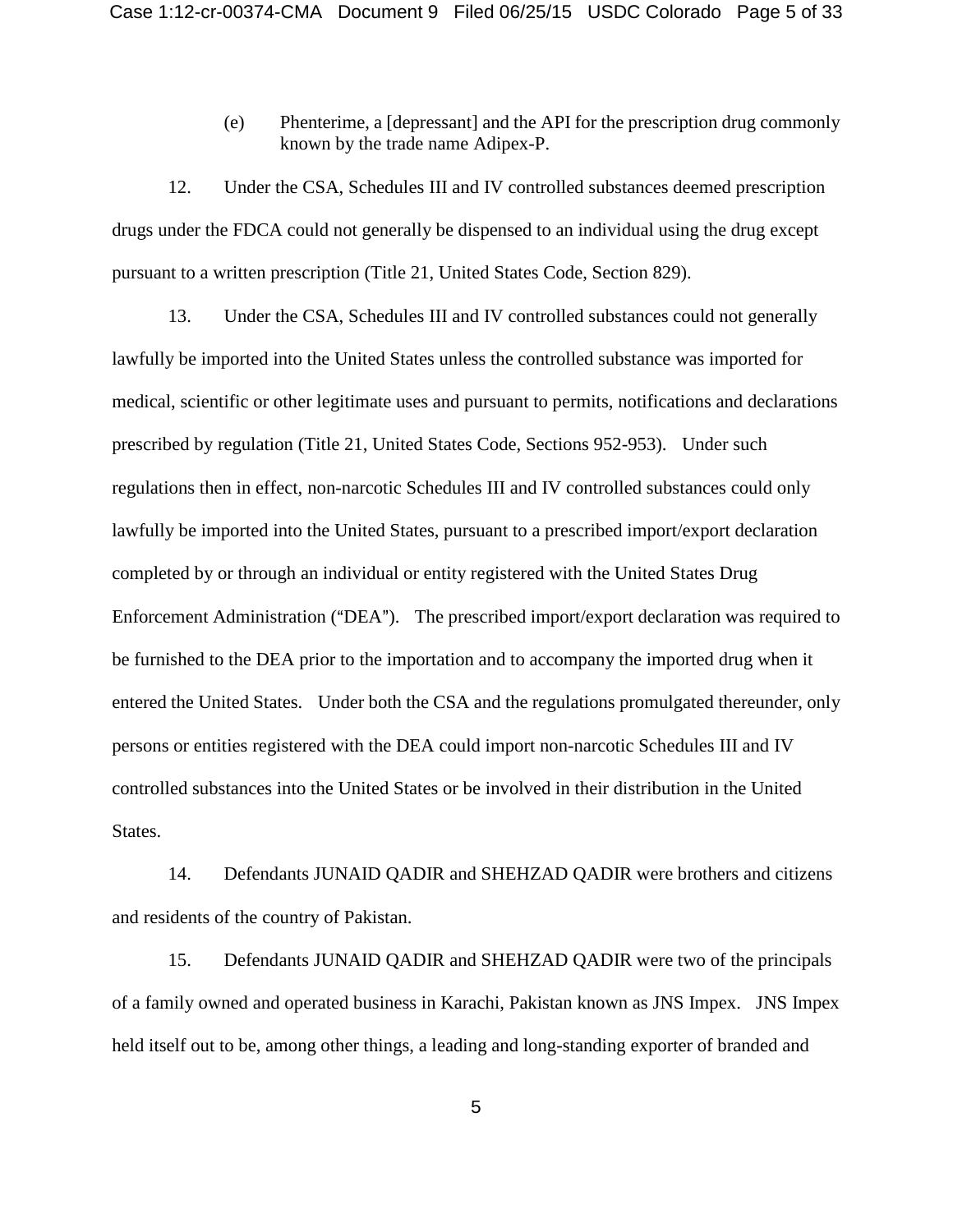generic pharmaceutical drugs and surgical products. In its websites and other internet postings, JNS Impex claimed, among other things, that it had access to and could supply most brand name pharmaceutical products; that it was affiliated with many multinational pharmaceutical manufacturers; and that it was licensed to distribute and export over-the-counter, prescription and narcotic pharmaceutical drugs.

16. At no times material to this indictment was either defendant JUNAID QADIR or SHEHZAD QADIR, or JNS Impex or businesses with which they were associated, registered with the DEA to import controlled substance into the United States or to distribute controlled substances in the United States.

#### **COUNTS 1-23**

17. The allegations contained in paragraphs 1 through 16 of this Indictment are realleged and incorporated by reference in Counts 1 through 23 of this Indictment.

18. On or about the dates enumerated as to each count below, in the State and District of Colorado, and elsewhere, the defendants,

> **JUNAID QADIR,**  a/k/a "Junaid Qadir Moten," a/k/a "Jimmy," a/k/a "Brad Pitt," a/k/a "usajason," a/k/a "jason," and **SHEHZAD QADIR,** a/k/a "Shehzad Qadir Moten," a/k/a "Shehzad Khan," a/k/a "Brian."

with the intent to defraud and mislead, did introduce and deliver for introduction into interstate commerce, and did cause the introduction of and delivery for introduction into interstate commerce of, new drugs that had not been approved by application filed pursuant to Title 21,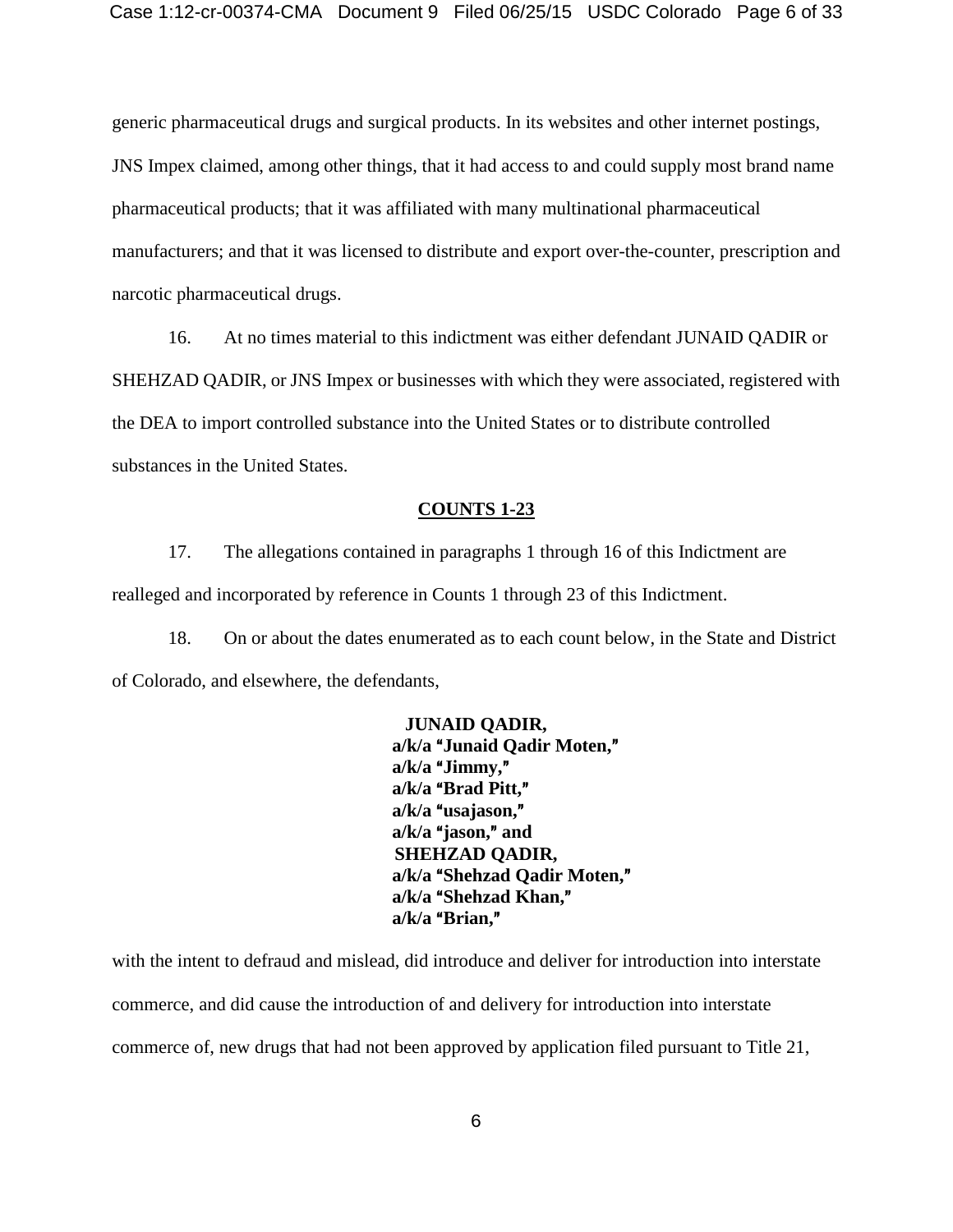United States Code, Sections 355(b) or 355(j), which application was effective with respect to such drugs, to wit, the following new drugs:

| <b>Count</b>   | <b>Date</b> | <b>Defendant</b>               | <b>Description of Unapproved</b><br><b>New Drug</b>                                                                                                                                                 | <b>Mail Tracking Number</b><br><b>For Package Containing</b><br><b>Unapproved New Drug</b> |
|----------------|-------------|--------------------------------|-----------------------------------------------------------------------------------------------------------------------------------------------------------------------------------------------------|--------------------------------------------------------------------------------------------|
| $\mathbf{1}$   | 8/6/10      | <b>JUNAID</b><br><b>QADIR</b>  | 1,000 tablets identified as Wyeth<br>brand 2 mg. Ativan, containing the<br>API Lorazepam                                                                                                            | 03100480000299906508                                                                       |
| $\overline{2}$ | 8/16/10     | <b>JUNAID</b><br><b>QADIR</b>  | 1,023 white oblong tablets embossed<br>with the markings "GG249,"<br>purporting to be a generic version of<br>Xanax, containing the API<br>Alprazolam                                               | EB009674115PK                                                                              |
| 3              | 8/27/10     | <b>JUNAID</b><br><b>QADIR</b>  | 3,800 tablets identified as Wyeth<br>brand 2 mg. Ativan, containing the<br>API Lorazepam                                                                                                            | 04969007907001114334                                                                       |
| 4              | 9/28/10     | <b>JUNAID</b><br><b>QADIR</b>  | 1,006 blue diamond shaped tablets,<br>embossed with the marking "100,"<br>purporting to be Viagra, containing<br>the API Sildenafil Citrate                                                         | ED084732047IN                                                                              |
| 5              | 11/1/10     | <b>JUNAID</b><br><b>QADIR</b>  | 5,234 blue diamond shaped tablets,<br>embossed with the marking "100,"<br>purporting to be Viagra, containing<br>the API Sildenafil Citrate                                                         | ED084756057IN<br>ED084756794IN<br>ED084757358IN<br>ED084757361IN                           |
| 6              | 11/10/10    | <b>SHEHZAD</b><br><b>QADIR</b> | 60 blue diamond shaped tablets with<br>the tradename "Kamagra," embossed<br>with the marking "KGR100,"<br>purporting to be a generic version of<br>Viagra, containing the API Sildenafil<br>Citrate | ED084759053IN                                                                              |
| 7              | 11/10/10    | <b>SHEHZAD</b><br><b>QADIR</b> | 21 packets marked "Kamagra 100<br>mg. Oral Jelly," purporting to be a<br>generic version of Viagra, containing<br>the API Sildenafil Citrate                                                        | ED084759067IN                                                                              |
| 8              | 11/29/10    | <b>JUNAID</b><br><b>QADIR</b>  | 2,440 blue diamond shaped tablets,<br>embossed with the marking "100,"<br>purporting to be Viagra, containing<br>the API Sildenafil Citrate                                                         | ED084758676IN<br>ED084758680IN                                                             |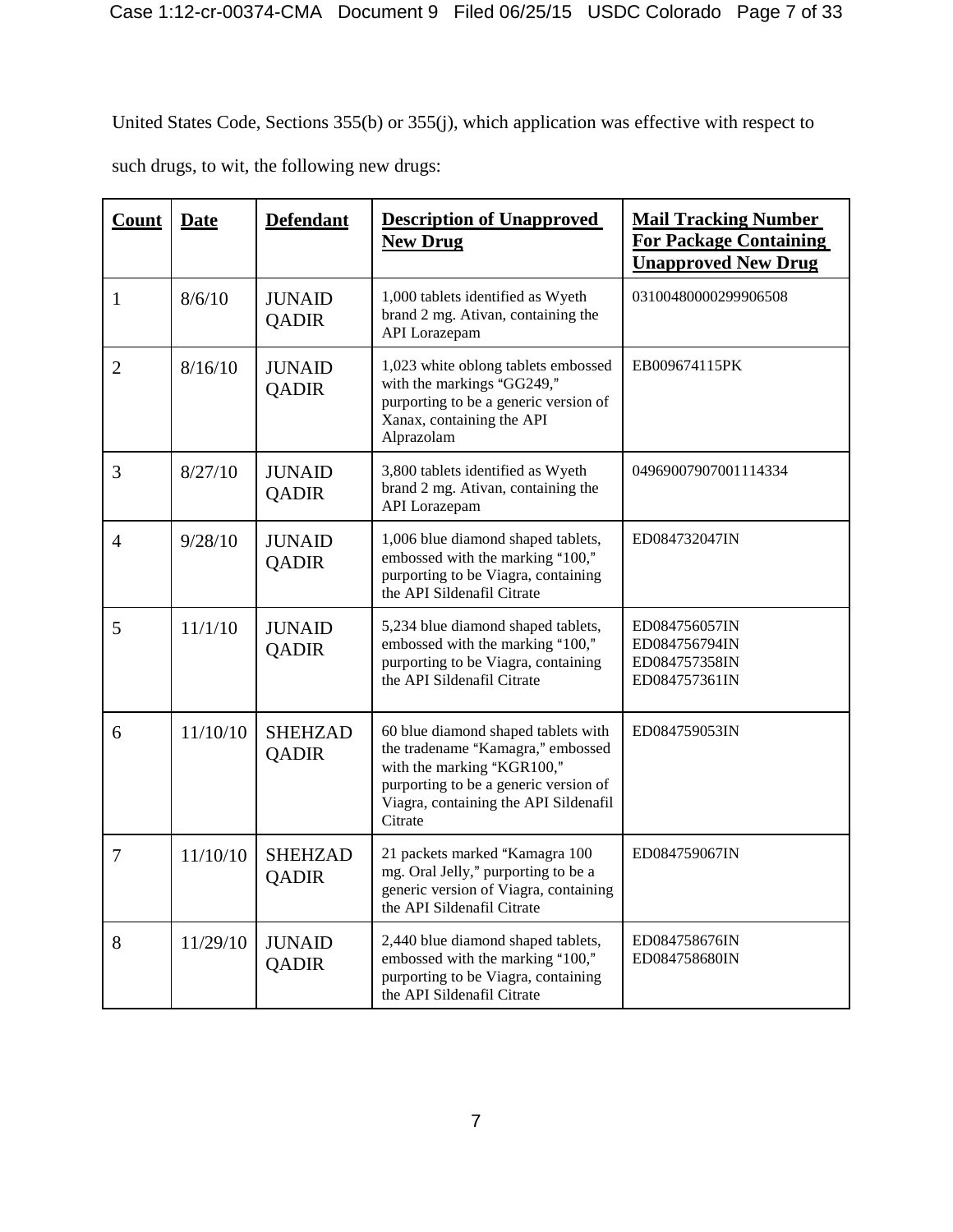| 9  | 12/20/10 | <b>JUNAID</b><br><b>QADIR</b>  | 5,766 blue diamond shaped tablets,<br>embossed with the marking "100,"<br>purporting to be Viagra, containing<br>the API Sildenafil Citrate           | 03080070000201033188                                                              |
|----|----------|--------------------------------|-------------------------------------------------------------------------------------------------------------------------------------------------------|-----------------------------------------------------------------------------------|
| 10 | 1/19/11  | <b>SHEHZAD</b><br><b>QADIR</b> | 587 blue diamond shaped tablets,<br>embossed with the marking "100,"<br>purporting to be Viagra, containing<br>the API Sildenafil Citrate             | 03083390000197973071                                                              |
| 11 | 3/28/11  | <b>JUNAID</b><br><b>QADIR</b>  | 1,051 white oblong tablets embossed<br>with the markings "GG249,"<br>purporting to be a generic version of<br>Xanax, containing the API<br>Alprazolam | EB009655898PK                                                                     |
| 12 | 3/28/11  | <b>SHEHZAD</b><br>QADIR        | 500 blue diamond shaped tablets,<br>embossed with the marking "100,"<br>purporting to be Viagra, containing<br>the API Sildenafil Citrate             | 03101230000115009172                                                              |
| 13 | 8/31/11  | <b>JUNAID</b><br><b>QADIR</b>  | 4837 blue diamond shaped tablets,<br>embossed with the marking "100,"<br>purporting to be Viagra, containing<br>the API Sildenafil Citrate            | ED374386315IN<br>ED374386369IN<br>ED374386355IN<br>ED374386324IN<br>ED374386341IN |
| 14 | 9/1/11   | <b>JUNAID</b><br><b>QADIR</b>  | 3391 blue diamond shaped tablets,<br>embossed with the marking "100,"<br>purporting to be Viagra, containing<br>the API Sildenafil Citrate            | ED374385261IN<br>ED374385275IN<br>ED374385258IN                                   |
| 15 | 9/2/11   | <b>JUNAID</b><br><b>QADIR</b>  | 990 blue diamond shaped tablets,<br>embossed with the marking "100,"<br>purporting to be Viagra, containing<br>the API Sildenafil Citrate             | ED374386338IN                                                                     |
| 16 | 9/13/11  | <b>JUNAID</b><br><b>QADIR</b>  | 1031 blue diamond shaped tablets,<br>embossed with the marking "100,"<br>purporting to be Viagra, containing<br>the API Sildenafil Citrate            | ED374385289IN                                                                     |
| 17 | 9/27/11  | <b>SHEHZAD</b><br><b>QADIR</b> | 5 1-ml. ampoules of liquid identified<br>as containing Nandrolone Decanoate,<br>and containing Nandrolone                                             | RJ679267021GB                                                                     |
| 18 | 9/27/11  | <b>SHEHZAD</b><br><b>QADIR</b> | 1 bottle of liquid, labeled Depo-Test<br>250, identified as containing<br>Testosterone Enanthate, and<br>containing Testosterone                      | RJ679267021GB                                                                     |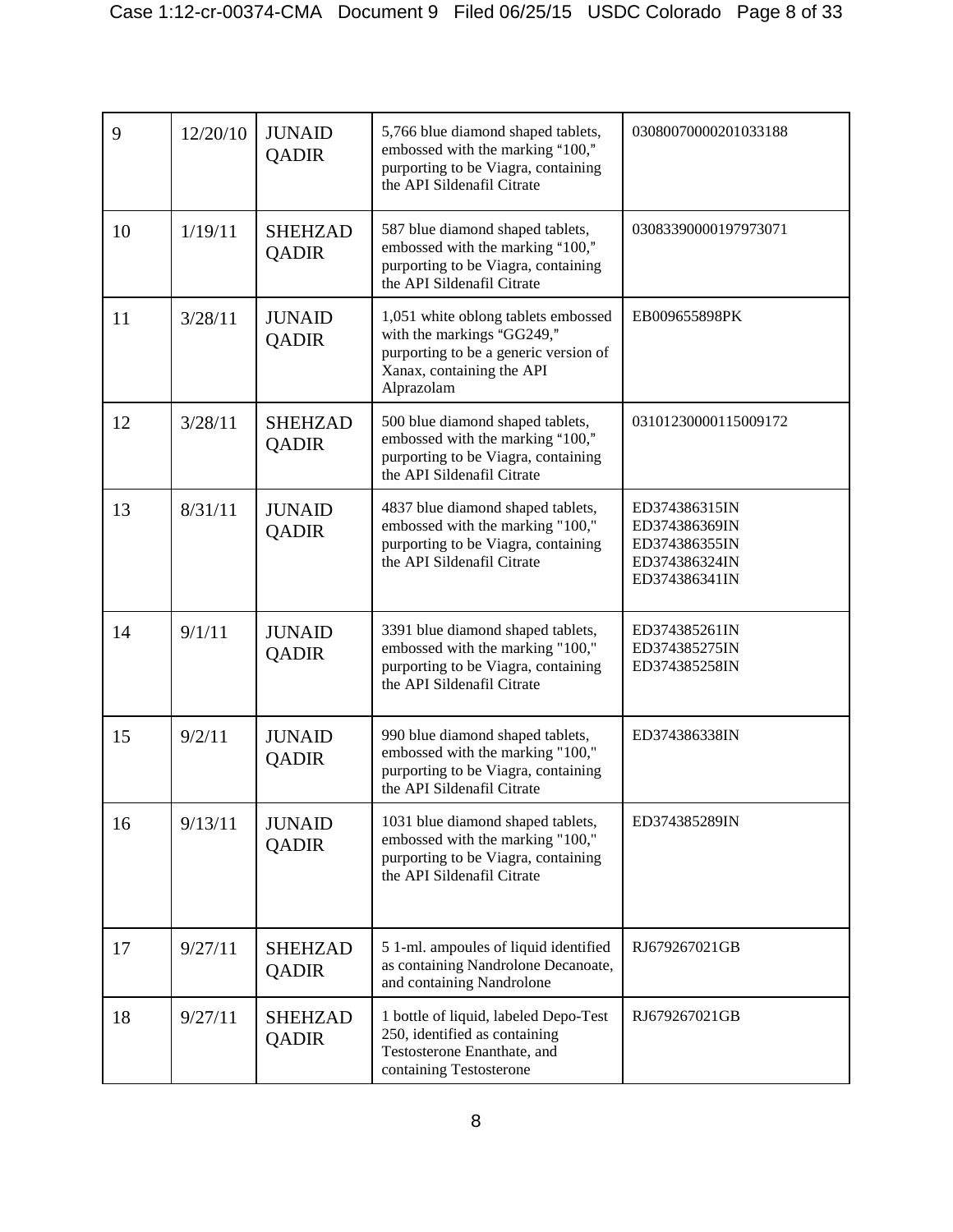| 19 | 9/27/11  | <b>SHEHZAD</b><br><b>QADIR</b> | 50 white tablets identified to be 50<br>mg. Stanozolol tablets, containing<br>Stanozolol                                                                | RJ679267021GB        |
|----|----------|--------------------------------|---------------------------------------------------------------------------------------------------------------------------------------------------------|----------------------|
| 20 | 12/1/11  | <b>SHEHZAD</b><br><b>QADIR</b> | 2500 white tablets identified to be 10<br>mg. Stanozolol tablets, containing<br>Stanozolol                                                              | RJ333171434GB        |
| 21 | 12/12/11 | <b>SHEHZAD</b><br>QADIR        | 2550 white tablets identified to be 10<br>mg. Stanozolol tablets, containing<br>Stanozolol                                                              | RJ333171451GB        |
| 22 | 3/12/12  | <b>JUNAID</b><br>QADIR         | 954 white rectangular tablets<br>embossed with the markings<br>"ONAX," purporting to be a generic<br>version of Xanax, containing the API<br>Alprazolam | 03112550000039986136 |
| 23 | 5/1/12   | <b>JUNAID</b><br><b>QADIR</b>  | 908 white rectangular tablets<br>embossed with the markings<br>"ONAX," purporting to be a generic<br>version of Xanax, containing the API<br>Alprazolam | LY725381255GB        |

In violation of Title 21, United States Code, Sections 331(d) and 333(a)(2), and Title 18, United States Code, Section 2.

## **COUNTS 24-46**

19. The allegations contained in paragraphs 1 through 16 of this Indictment are

realleged and incorporated by reference in Counts 24 through 46 of this Indictment.

20. On or about the dates enumerated as to each count below, in the State and District

of Colorado, and elsewhere, the defendants,

**JUNAID QADIR,**  a/k/a "Junaid Qadir Moten," a/k/a "Jimmy," a/k/a "Brad Pitt," a/k/a "usajason," a/k/a "jason," and **SHEHZAD QADIR,** a/k/a "Shehzad Qadir Moten," a/k/a "Shehzad Khan," a/k/a "Brian,"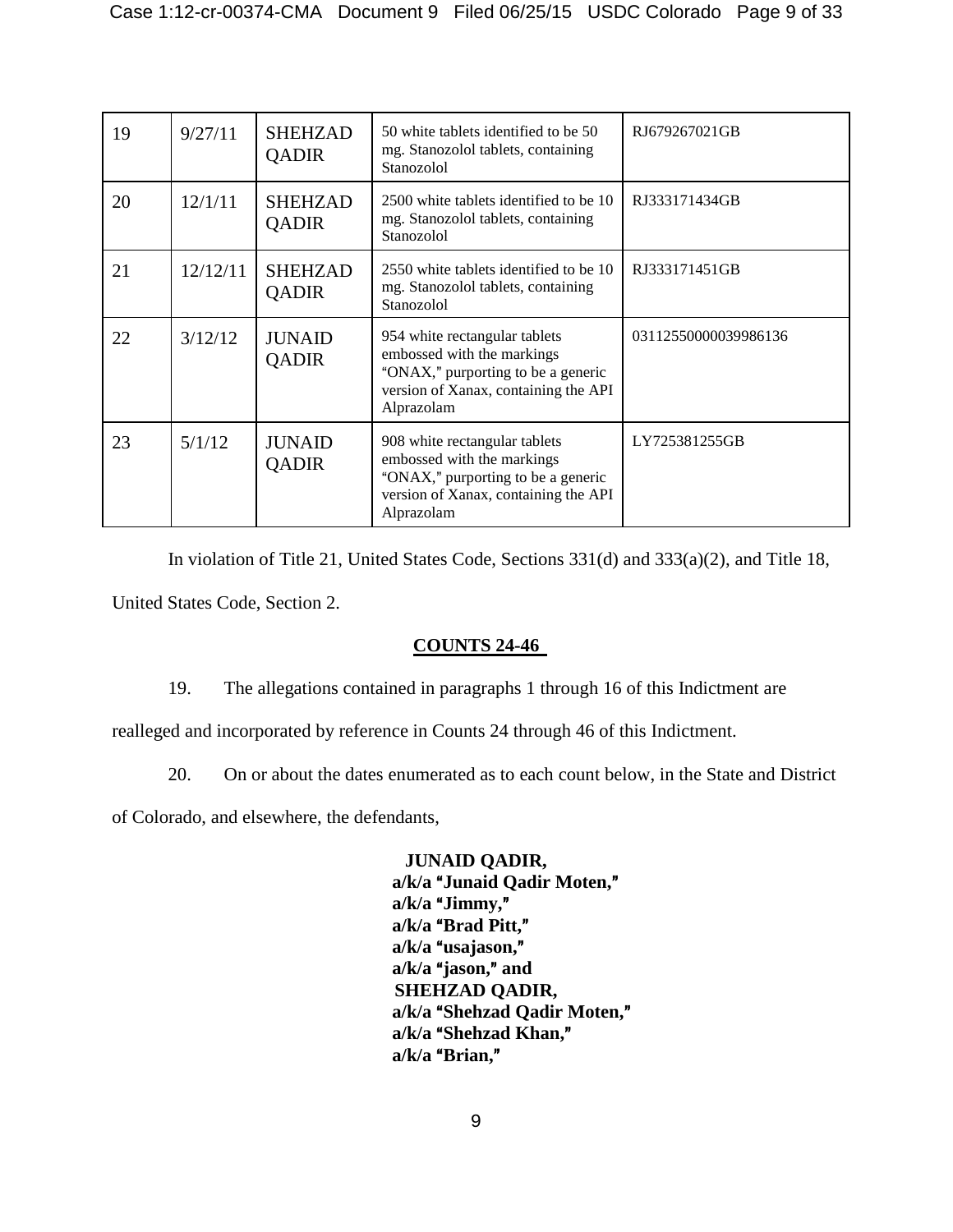with the intent to defraud and mislead, did introduce and deliver for introduction into interstate commerce, and did cause the introduction of and delivery for introduction into interstate commerce of, misbranded drugs, within the meaning of Title 21, United States Code, Sections 352(a), (b), and (f), to wit, the following drugs:

| <b>Count</b> | <b>Date</b> | <b>Defendant</b>               | <b>Description of Misbranded</b><br>Drug                                                                                                                                                            | <b>Mail Tracking Number</b><br><b>For Package Containing</b><br><b>Misbranded Drug</b> |
|--------------|-------------|--------------------------------|-----------------------------------------------------------------------------------------------------------------------------------------------------------------------------------------------------|----------------------------------------------------------------------------------------|
| 24           | 8/6/10      | <b>JUNAID</b><br><b>QADIR</b>  | 1,000 tablets identified as Wyeth<br>brand 2 mg. Ativan, containing the<br>API Lorazepam                                                                                                            | 03100480000299906508                                                                   |
| 25           | 8/16/10     | <b>JUNAID</b><br><b>QADIR</b>  | 1,023 white oblong tablets embossed<br>with the markings "GG249,"<br>purporting to be a generic version of<br>Xanax, containing the API<br>Alprazolam                                               | EB009674115PK                                                                          |
| 26           | 8/27/10     | <b>JUNAID</b><br><b>QADIR</b>  | 3,800 tablets identified as Wyeth<br>brand 2 mg. Ativan, containing the<br>API Lorazepam                                                                                                            | 04969007907001114334                                                                   |
| 27           | 9/28/10     | <b>JUNAID</b><br><b>QADIR</b>  | 1,006 blue diamond shaped tablets,<br>embossed with the marking "100,"<br>purporting to be Viagra, containing<br>the API Sildenafil Citrate                                                         | ED084732047IN                                                                          |
| 28           | 11/1/10     | <b>JUNAID</b><br><b>QADIR</b>  | 5,234 blue diamond shaped tablets,<br>embossed with the marking "100,"<br>purporting to be Viagra, containing<br>the API Sildenafil Citrate                                                         | ED084756057IN<br>ED084756794IN<br>ED084757358IN<br>ED084757361IN                       |
| 29           | 11/10/10    | <b>SHEHZAD</b><br>QADIR        | 60 blue diamond shaped tablets with<br>the tradename "Kamagra," embossed<br>with the marking "KGR100,"<br>purporting to be a generic version of<br>Viagra, containing the API Sildenafil<br>Citrate | ED084759053IN                                                                          |
| 30           | 11/10/10    | <b>SHEHZAD</b><br><b>QADIR</b> | 21 packets marked "Kamagra 100<br>mg. Oral Jelly," purporting to be a<br>generic version of Viagra, containing<br>the API Sildenafil Citrate                                                        | ED084759067IN                                                                          |
| 31           | 11/29/10    | <b>JUNAID</b>                  | 2,440 blue diamond shaped tablets,                                                                                                                                                                  | ED084758676IN                                                                          |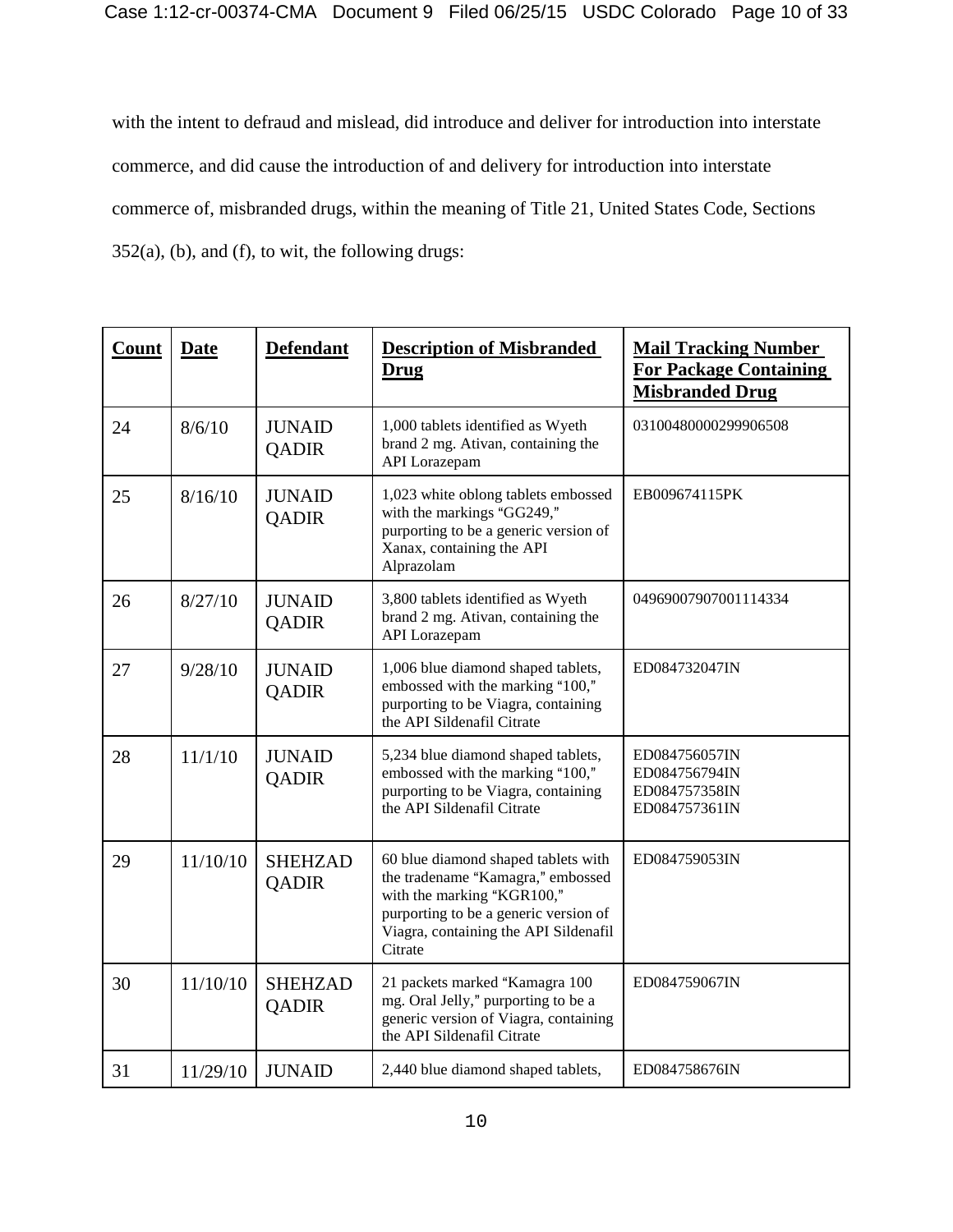|    |          | <b>QADIR</b>                   | embossed with the marking "100,"<br>purporting to be Viagra, containing<br>the API Sildenafil Citrate                                                 | ED084758680IN                                                                     |
|----|----------|--------------------------------|-------------------------------------------------------------------------------------------------------------------------------------------------------|-----------------------------------------------------------------------------------|
| 32 | 12/20/10 | <b>JUNAID</b><br><b>QADIR</b>  | 5,766 blue diamond shaped tablets,<br>embossed with the marking "100,"<br>purporting to be Viagra, containing<br>the API Sildenafil Citrate           | 03080070000201033188                                                              |
| 33 | 1/19/11  | <b>SHEHZAD</b><br><b>QADIR</b> | 587 blue diamond shaped tablets,<br>embossed with the marking "100,"<br>purporting to be Viagra, containing<br>the API Sildenafil Citrate             | 03083390000197973071                                                              |
| 34 | 3/28/11  | <b>JUNAID</b><br><b>QADIR</b>  | 1,051 white oblong tablets embossed<br>with the markings "GG249,"<br>purporting to be a generic version of<br>Xanax, containing the API<br>Alprazolam | EB009655898PK                                                                     |
| 35 | 3/28/11  | <b>SHEHZAD</b><br><b>QADIR</b> | 500 blue diamond shaped tablets,<br>embossed with the marking "100,"<br>purporting to be Viagra, containing<br>the API Sildenafil Citrate             | 03101230000115009172                                                              |
| 36 | 8/31/11  | <b>JUNAID</b><br><b>QADIR</b>  | 4837 blue diamond shaped tablets,<br>embossed with the marking "100,"<br>purporting to be Viagra, containing<br>the API Sildenafil Citrate            | ED374386315IN<br>ED374386369IN<br>ED374386355IN<br>ED374386324IN<br>ED374386341IN |
| 37 | 9/1/11   | <b>JUNAID</b><br><b>QADIR</b>  | 3391 blue diamond shaped tablets,<br>embossed with the marking "100,"<br>purporting to be Viagra, containing<br>the API Sildenafil Citrate            | ED374385261IN<br>ED374385275IN<br>ED374385258IN                                   |
| 38 | 9/2/11   | <b>JUNAID</b><br><b>QADIR</b>  | 990 blue diamond shaped tablets,<br>embossed with the marking "100,"<br>purporting to be Viagra, containing<br>the API Sildenafil Citrate             | ED374386338IN                                                                     |
| 39 | 9/13/11  | <b>JUNAID</b><br><b>QADIR</b>  | 1031 blue diamond shaped tablets,<br>embossed with the marking "100,"<br>purporting to be Viagra, containing<br>the API Sildenafil Citrate            | ED374385289IN                                                                     |
| 40 | 9/27/11  | <b>SHEHZAD</b><br><b>QADIR</b> | 5 1-ml. ampoules of liquid identified<br>as containing Nandrolone Decanoate,<br>and containing Nandrolone                                             | RJ679267021GB                                                                     |
| 41 | 9/27/11  | <b>SHEHZAD</b><br><b>QADIR</b> | 1 bottle of liquid, labeled Depo-Test<br>250, identified as containing                                                                                | RJ679267021GB                                                                     |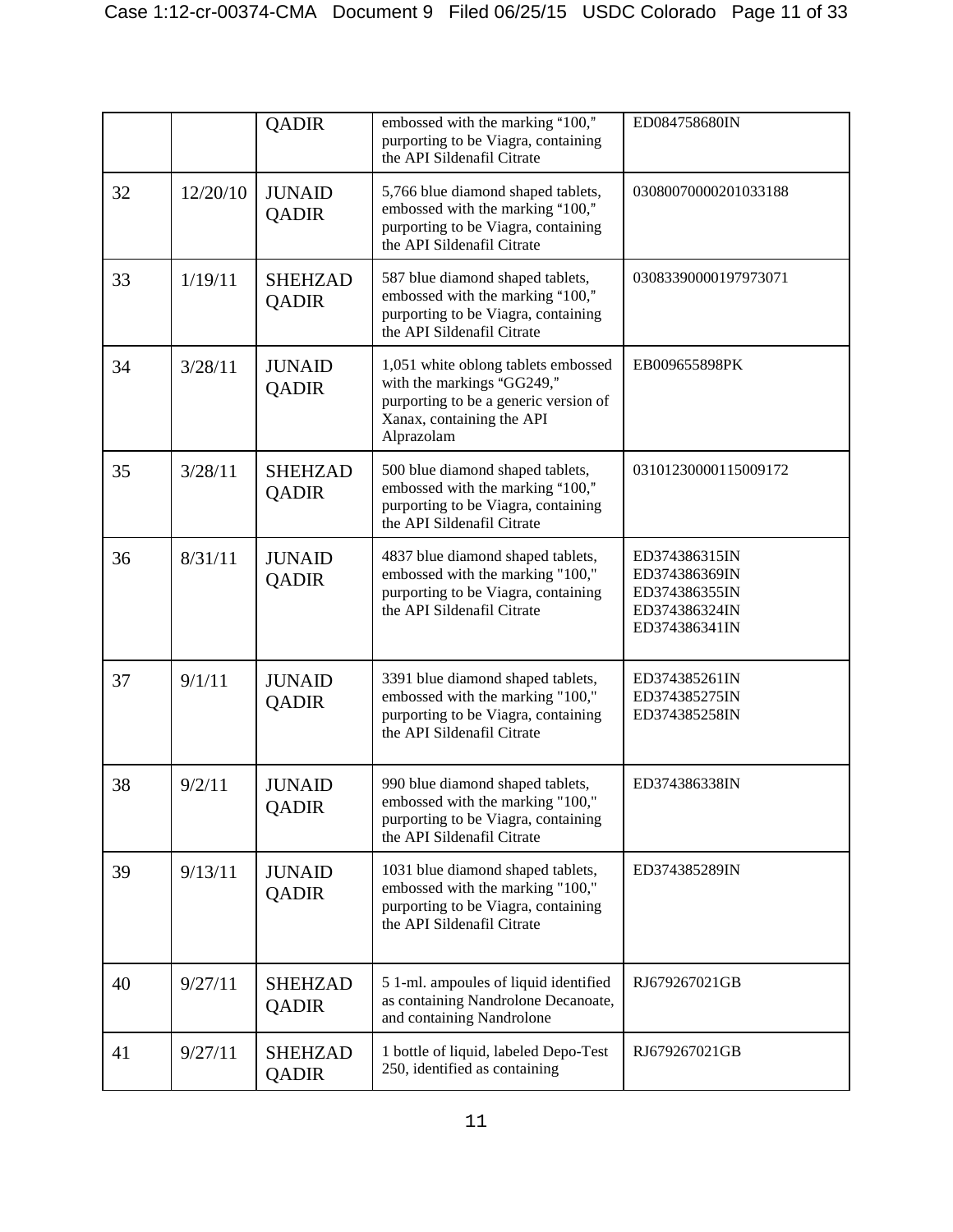|    |          |                                | Testosterone Enanthate, and<br>containing Testosterone                                                                                                  |                      |
|----|----------|--------------------------------|---------------------------------------------------------------------------------------------------------------------------------------------------------|----------------------|
| 42 | 9/27/11  | <b>SHEHZAD</b><br><b>QADIR</b> | 50 white tablets identified to be 50<br>mg. Stanozolol tablets, containing<br>Stanozolol                                                                | RJ679267021GB        |
| 43 | 12/1/11  | <b>SHEHZAD</b><br><b>QADIR</b> | 2500 white tablets identified to be 10<br>mg. Stanozolol tablets, containing<br>Stanozolol                                                              | RJ333171434GB        |
| 44 | 12/12/11 | <b>SHEHZAD</b><br><b>QADIR</b> | 2550 white tablets identified to be 10<br>mg. Stanozolol tablets, containing<br>Stanozolol                                                              | RJ333171451GB        |
| 45 | 3/12/12  | <b>JUNAID</b><br><b>QADIR</b>  | 954 white rectangular tablets<br>embossed with the markings<br>"ONAX," purporting to be a generic<br>version of Xanax, containing the API<br>Alprazolam | 03112550000039986136 |
| 46 | 5/1/12   | <b>JUNAID</b><br>QADIR         | 908 white rectangular tablets<br>embossed with the markings<br>"ONAX," purporting to be a generic<br>version of Xanax, containing the API<br>Alprazolam | LY725381255GB        |

In violation of Title 21, United States Code, Sections 331(a) and 333(a)(2), and Title 18, United States Code, Section 2.

## **COUNTS 47-55**

21. The allegations contained in paragraphs 1 through 16 of this Indictment are

realleged and incorporated by reference in Counts 47 through 55 of this Indictment.

22. On or about the dates enumerated as to each count below, in the State and District

of Colorado, and elsewhere, the defendants,

**JUNAID QADIR,**  a/k/a "Junaid Qadir Moten," a/k/a "Jimmy," a/k/a "Brad Pitt," a/k/a "usajason," a/k/a "jason," and **SHEHZAD QADIR,** a/k/a "Shehzad Qadir Moten," a/k/a "Shehzad Khan,"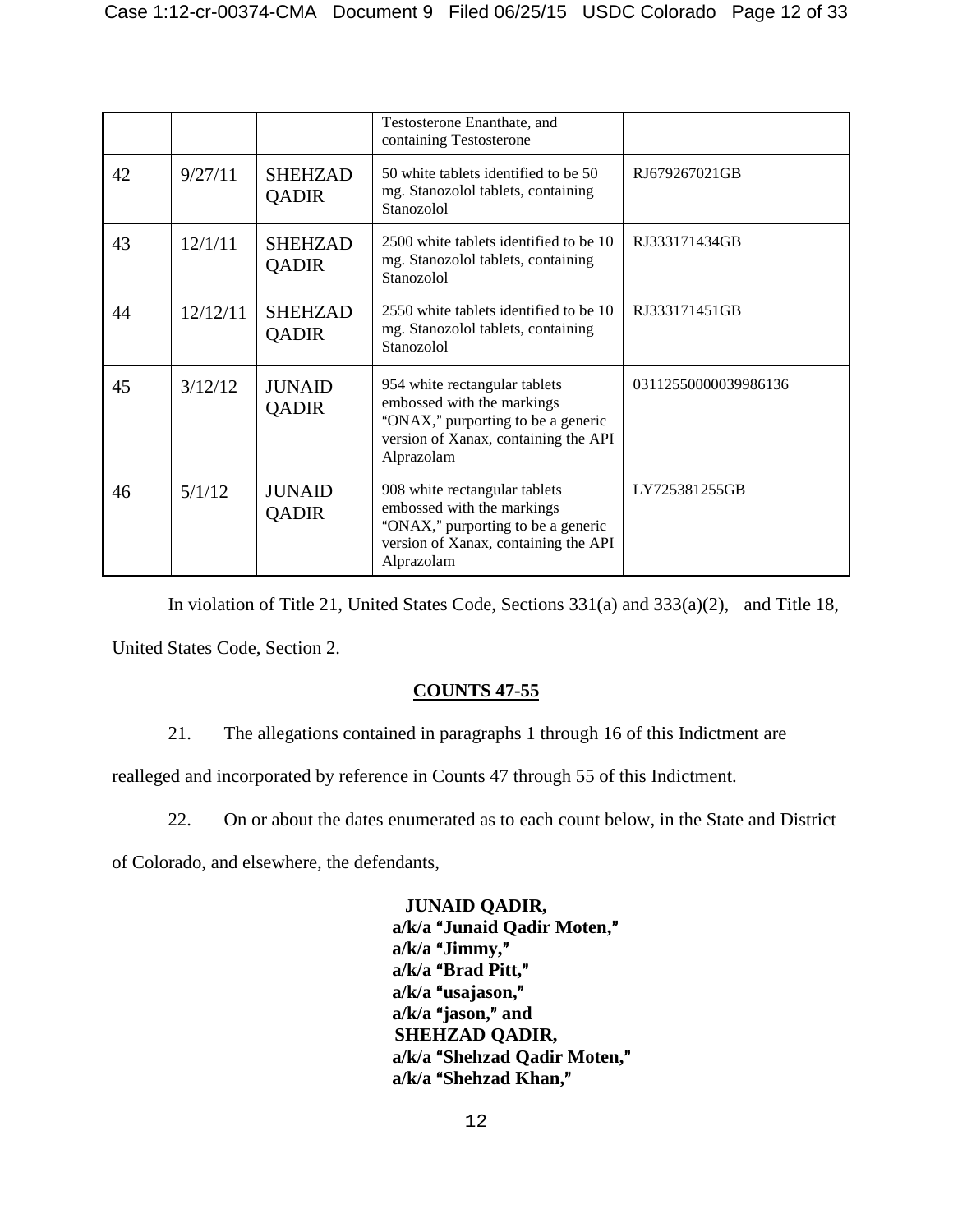Case 1:12-cr-00374-CMA Document 9 Filed 06/25/15 USDC Colorado Page 13 of 33

# a/k/a "Brian,"

with the intent to defraud and mislead, did sell and cause to be sold counterfeit drugs, within the

meaning of Title 21, United States Code, Sections 321(g)(2), to wit, the following drugs:

| Count | <b>Date</b> | <b>Defendant</b>              | <b>Description of</b><br><b>Counterfeit Drug</b>                                                                                                         | <b>Mail Tracking Number</b><br><b>For Package Containing</b><br><b>Counter-feit Drug</b> |
|-------|-------------|-------------------------------|----------------------------------------------------------------------------------------------------------------------------------------------------------|------------------------------------------------------------------------------------------|
| 47    | 8/16/10     | <b>JUNAID</b><br><b>QADIR</b> | 1,023 white oblong tablets<br>embossed with the markings<br>"GG249," purporting to be a<br>generic version of Xanax,<br>containing the API<br>Alprazolam | EB009674115PK                                                                            |
| 48    | 9/28/10     | <b>JUNAID</b><br>QADIR        | 1,006 blue diamond shaped<br>tablets, embossed with the<br>marking "100," purporting to<br>be Viagra, containing the API<br>Sildenafil Citrate           | ED084732047IN                                                                            |
| 49    | 11/1/10     | <b>JUNAID</b><br>QADIR        | 5,234 blue diamond shaped<br>tablets, embossed with the<br>marking "100," purporting to<br>be Viagra, containing the API<br>Sildenafil Citrate           | ED084756057IN<br>ED084756794IN<br>ED084757358IN<br>ED084757361IN                         |
| 50    | 11/29/10    | <b>JUNAID</b><br><b>QADIR</b> | 2,440 blue diamond shaped<br>tablets, embossed with the<br>marking "100," purporting to<br>be Viagra, containing the API<br>Sildenafil Citrate           | ED084758676IN<br>ED084758680IN                                                           |
| 51    | 12/20/10    | <b>JUNAID</b><br>QADIR        | 5,766 blue diamond shaped<br>tablets, embossed with the<br>marking "100," purporting to<br>be Viagra, containing the API<br>Sildenafil Citrate           | 03080070000201033188                                                                     |
| 52    | 1/19/11     | <b>SHEHZAD</b><br>QADIR       | 587 blue diamond shaped<br>tablets, embossed with the<br>marking "100," purporting to<br>be Viagra, containing the API<br>Sildenafil Citrate             | 03083390000197973071                                                                     |
| 53    | 3/28/11     | <b>JUNAID</b><br>QADIR        | 1,051 white oblong tablets<br>embossed with the markings<br>"GG249," purporting to be a<br>generic version of Xanax,<br>containing the API<br>Alprazolam | EB009655898PK                                                                            |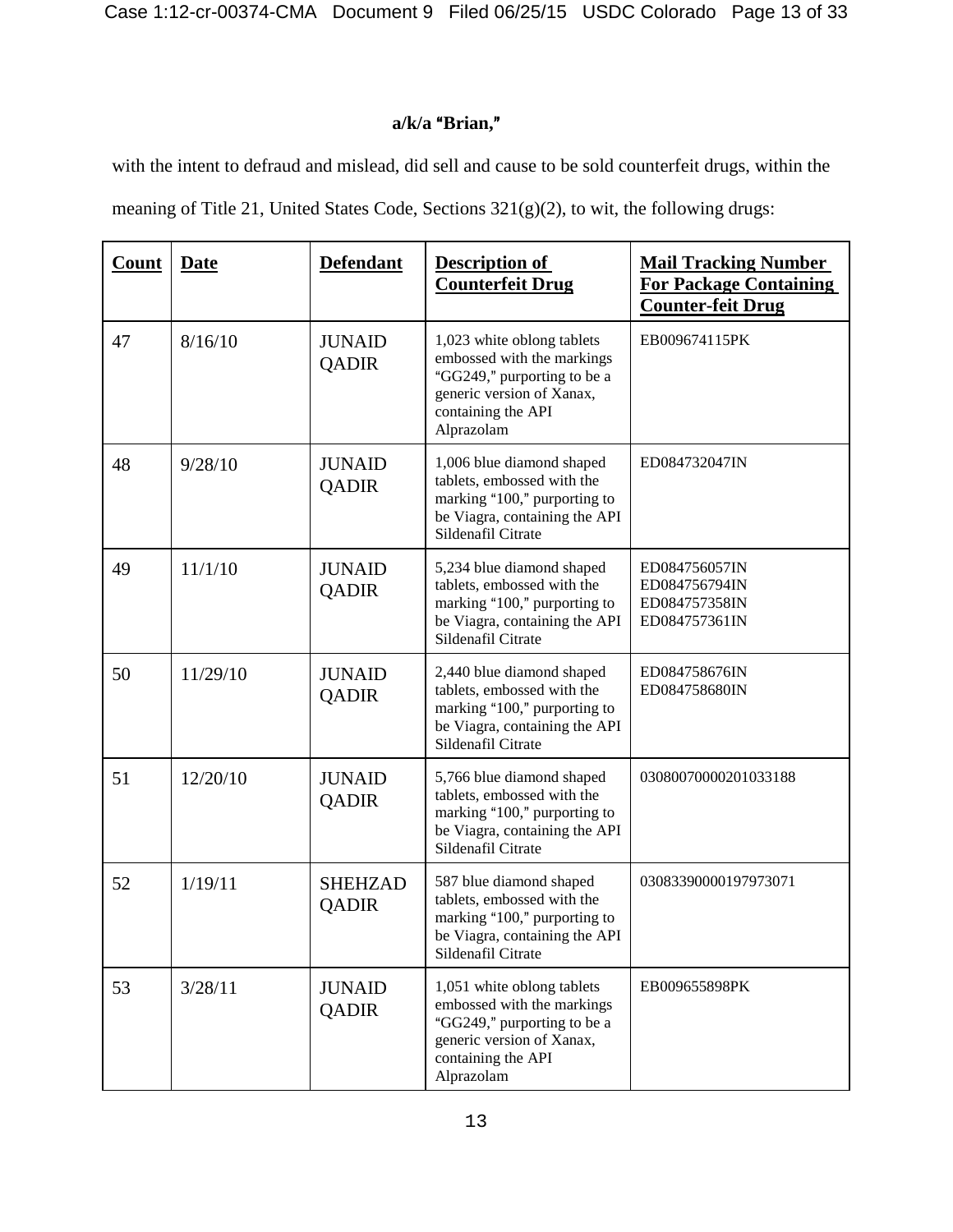| 54 | 3/28/11             | <b>SHEHZAD</b><br><b>QADIR</b> | 500 blue diamond shaped<br>tablets, embossed with the<br>marking "100," purporting to<br>be Viagra, containing the API<br>Sildenafil Citrate    | 03101230000115009172                                                                                                                                                   |
|----|---------------------|--------------------------------|-------------------------------------------------------------------------------------------------------------------------------------------------|------------------------------------------------------------------------------------------------------------------------------------------------------------------------|
| 55 | $8/31/11 - 9/13/11$ | <b>JUNAID</b><br><b>QADIR</b>  | 10,249 blue diamond shaped<br>tablets, embossed with the<br>marking "100," purporting to<br>be Viagra, containing the API<br>Sildenafil Citrate | ED374386315IN<br>ED374386369IN<br>ED374386355IN<br>ED374386324IN<br>ED374386341IN<br>ED374385261IN<br>ED374385275IN<br>ED374385258IN<br>ED374386338IN<br>ED374385289IN |

In violation of Title 21, United States Code, Sections 331(i)(3) and 333(a)(2), and Title 18, United States Code, Section 2.

## **COUNTS 56-58**

23. The allegations contained in paragraphs 1 through 16 of this Indictment are

realleged and incorporated by reference in Counts 56 through 58 of this Indictment.

24. On or about the dates enumerated as to each count below, in the State and District of Colorado, and elsewhere, the defendant,

> **JUNAID QADIR,**  a/k/a "Junaid Qadir Moten," a/k/a "Jimmy," a/k/a "Brad Pitt," a/k/a "usajason," a/k/a "jason,"

did knowingly and intentionally import into the United States, from a place outside thereof, Schedule IV non-narcotic controlled substances, that is, detectable amounts of the following controlled substances, contained within the following items: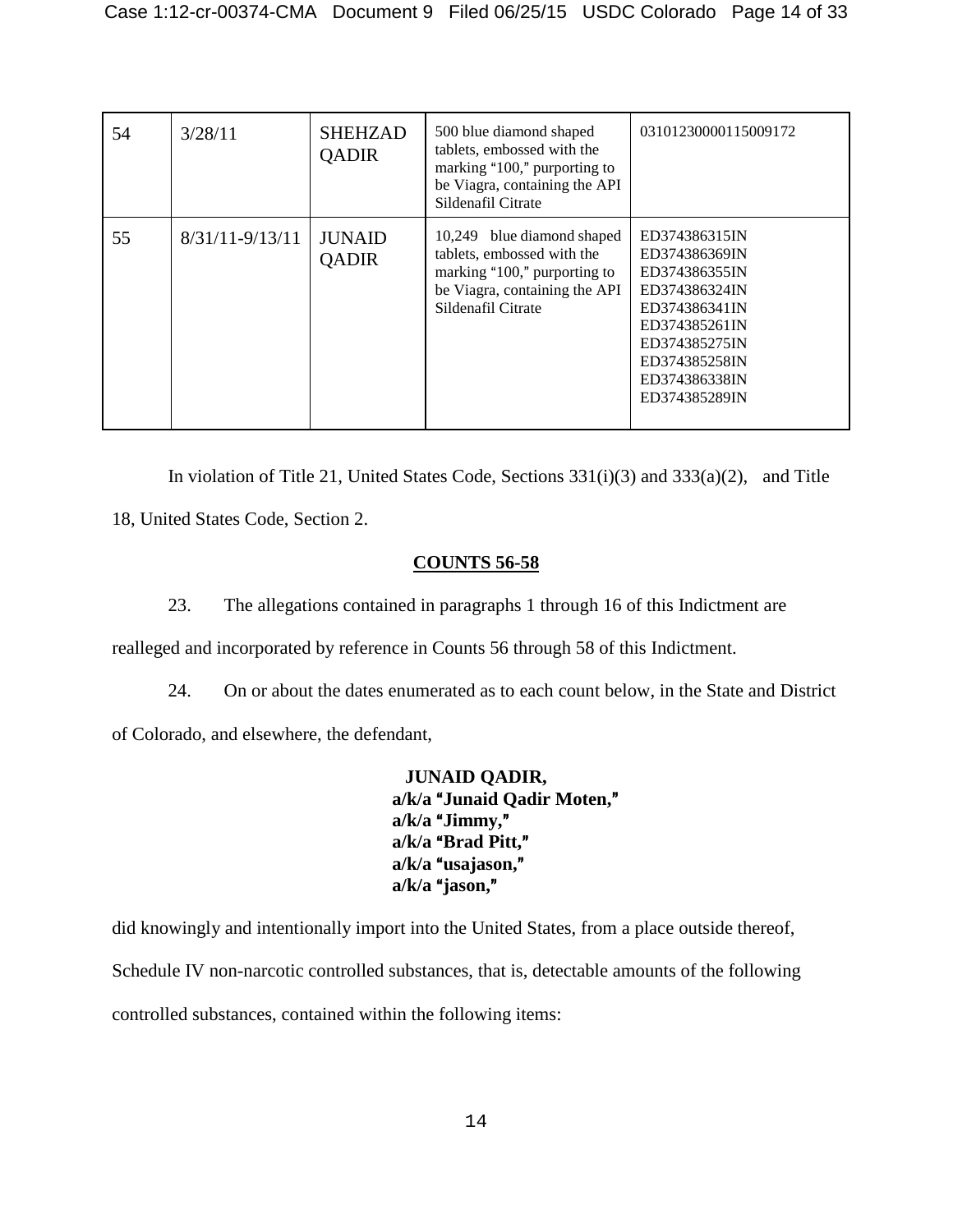| Count | Date    | <b>Description of Item &amp; Controlled</b><br><b>Substance</b>                                                                                   | <b>Mail Tracking Number For</b><br><b>Package Containing</b><br><b>Controlled Substance</b> |
|-------|---------|---------------------------------------------------------------------------------------------------------------------------------------------------|---------------------------------------------------------------------------------------------|
| 56    | 8/16/10 | 1,023 white oblong tablets embossed with the<br>markings "GG249," purporting to be a generic<br>version of Xanax, containing the API Alprazolam   | EB009674115PK                                                                               |
| 57    | 3/28/11 | 1,051 white oblong tablets embossed with the<br>markings "GG249," purporting to be a generic<br>version of Xanax, containing the API Alprazolam   | EB009655898PK                                                                               |
| 58    | 5/1/12  | 908 white rectangular tablets embossed with the<br>markings "ONAX," purporting to be a generic<br>version of Xanax, containing the API Alprazolam | LY725381255GB                                                                               |

In violation of Title 21, United States Code, Sections 952(b) and 960(a)(1), (b)(6), and

Title 18, United States Code, Section 2.

## **COUNTS 59-63**

25. The allegations contained in paragraphs 1 through 16 of this Indictment are

realleged and incorporated by reference in Counts 59 through 63 of this Indictment.

26. On or about the dates enumerated as to each count below, in the State and District

of Colorado, and elsewhere, the defendant,

**SHEHZAD QADIR,** a/k/a "Shehzad Qadir Moten," a/k/a "Shehzad Khan," a/k/a "Brian,"

did knowingly and intentionally import into the United States, from a place outside thereof, Schedule III non-narcotic controlled substances, that is, detectable amounts of the following controlled substances, contained within the following items: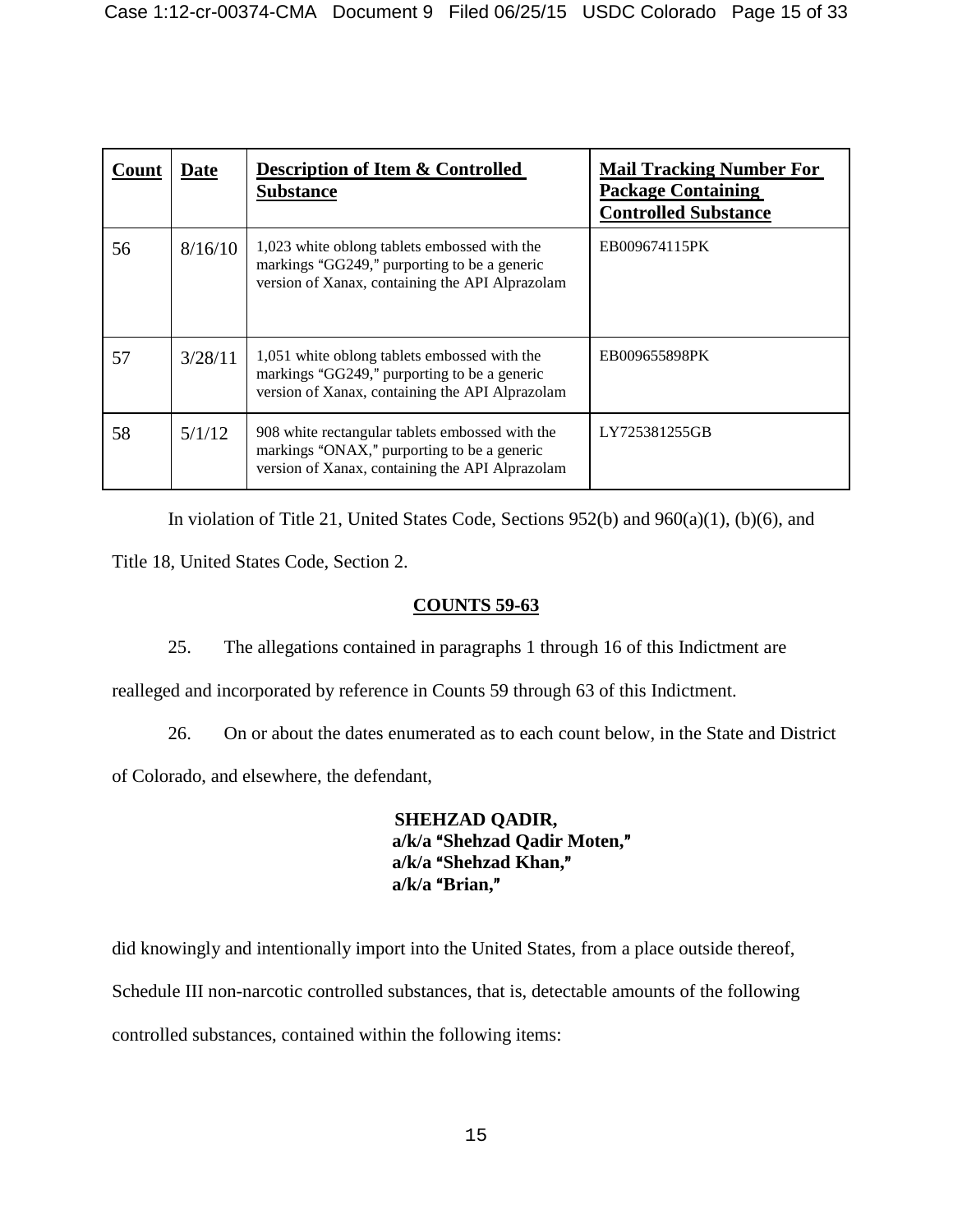| Count | Date     | <b>Description of Item &amp; Controlled</b><br><b>Substance</b>                                                        | <b>Mail Tracking Number For</b><br><b>Package Containing Controlled</b><br><b>Substance</b> |
|-------|----------|------------------------------------------------------------------------------------------------------------------------|---------------------------------------------------------------------------------------------|
| 59    | 9/27/11  | 5 1-ml. ampoules of liquid purporting to be<br>Nandrolone Decanoate, containing Nandrolone                             | RJ679267021GB                                                                               |
| 60    | 9/27/11  | 1 bottle of liquid, labeled Depo-Test 250,<br>purporting to contain Testosterone Enanthate,<br>containing Testosterone | RJ679267021GB                                                                               |
| 61    | 9/27/11  | 50 white tablets purporting to be 50 mg.<br>Stanozolol tablets, containing Stanozolol                                  | RJ679267021GB                                                                               |
| 62    | 12/1/11  | 2500 white tablets purporting to be 10 mg.<br>Stanozolol tablets, containing Stanozolol                                | RJ333171434GB                                                                               |
| 63    | 12/12/11 | 2550 white tablets purporting to be 10 mg.<br>Stanozolol tablets, containing Stanozolol                                | RJ333171451GB                                                                               |

In violation of Title 21, United States Code, Sections 952(b) and 960(a)(1), (b)(5), and

Title 18, United States Code, Section 2.

## **COUNTS 64-66**

27. The allegations contained in paragraphs 1 through 16 of this Indictment are

realleged and incorporated by reference in Counts 64 through 66 of this Indictment.

28. On or about the dates enumerated as to each count below, in the State and District

of Colorado, and elsewhere, the defendant,

**JUNAID QADIR,**  a/k/a "Junaid Qadir Moten," a/k/a "Jimmy," a/k/a "Brad Pitt," a/k/a "usajason," a/k/a "jason,"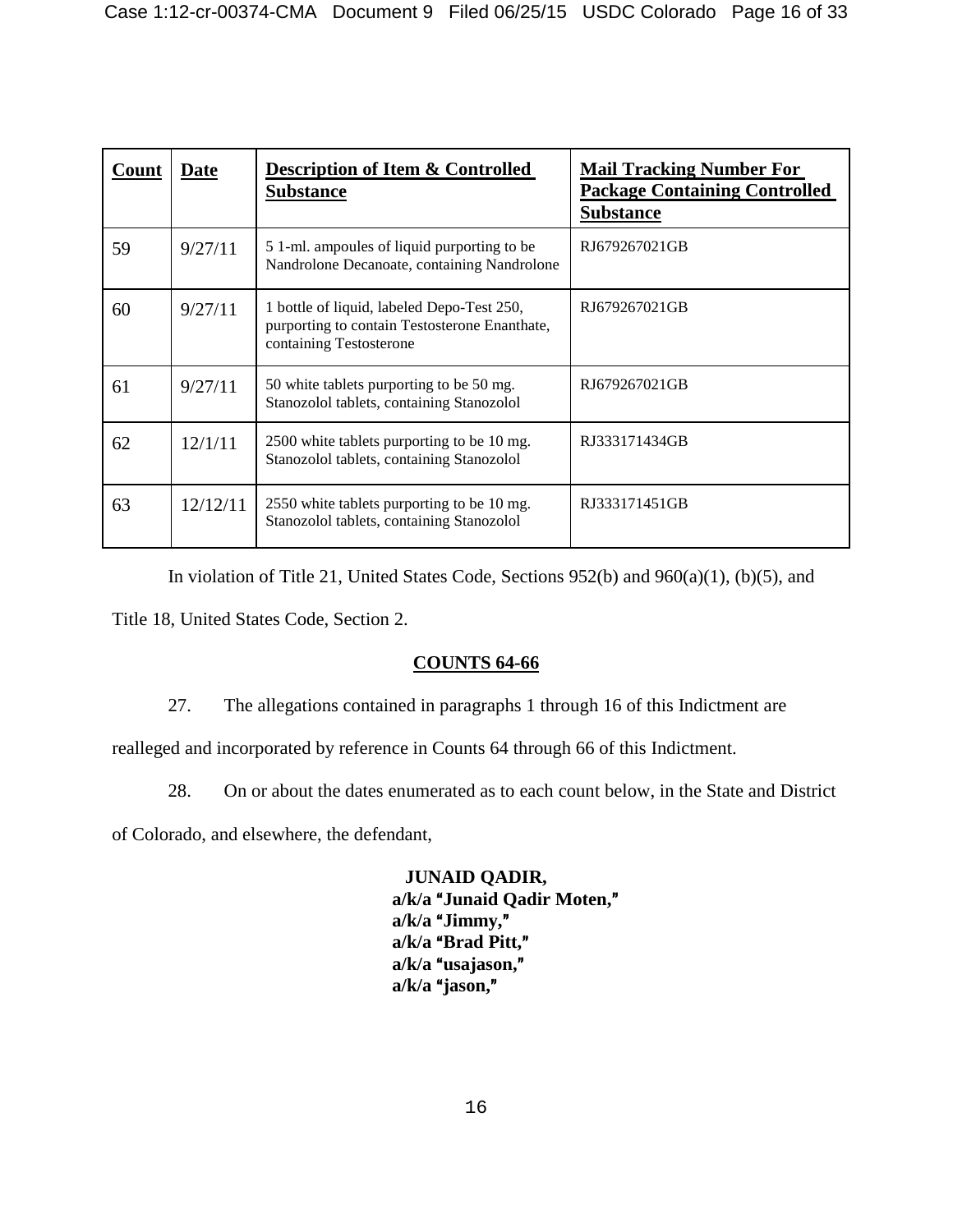did knowingly and intentionally distribute Schedule IV non-narcotic controlled substances, that is, detectable amounts of the following controlled substances, contained within the following items:

| Count | <b>Date</b> | <b>Description of Item &amp; Controlled</b><br><b>Substance</b>                                                                                      | <b>Mail Tracking Number For</b><br><b>Package Containing Controlled</b><br><b>Substance</b> |
|-------|-------------|------------------------------------------------------------------------------------------------------------------------------------------------------|---------------------------------------------------------------------------------------------|
| 64    | 8/6/10      | 1,000 tablets identified as Wyeth brand 2 mg.<br>Ativan, containing the API Lorazepam                                                                | 03100480000299906508                                                                        |
| 65    | 8/27/10     | 3,800 tablets identified as Wyeth brand 2 mg.<br>Ativan, containing the API Lorazepam                                                                | 04969007907001114334                                                                        |
| 66    | 3/12/12     | 954 white rectangular tablets embossed with the<br>markings "ONAX," purporting to be a generic<br>version of Xanax, containing the API<br>Alprazolam | 03112550000039986136                                                                        |

In violation of Title 21, United States Code, Section 841(a)(l), (b)(2) and Title 18, United States Code, Section 2.

## **COUNTS 67-93**

29. The allegations contained in paragraphs 1 through 28 of this Indictment are

realleged and incorporated by reference in Count 67 through 93 of this Indictment.

30. On or about the dates enumerated as to each count below, in the State and District

of Colorado, and elsewhere, the defendants,

**JUNAID QADIR,**  a/k/a "Junaid Qadir Moten,"  $a/k/a$  "Jimmy," a/k/a "Brad Pitt," a/k/a "usajason," a/k/a "jason," and **SHEHZAD QADIR,** a/k/a "Shehzad Qadir Moten," a/k/a "Shehzad Khan," a/k/a "Brian,"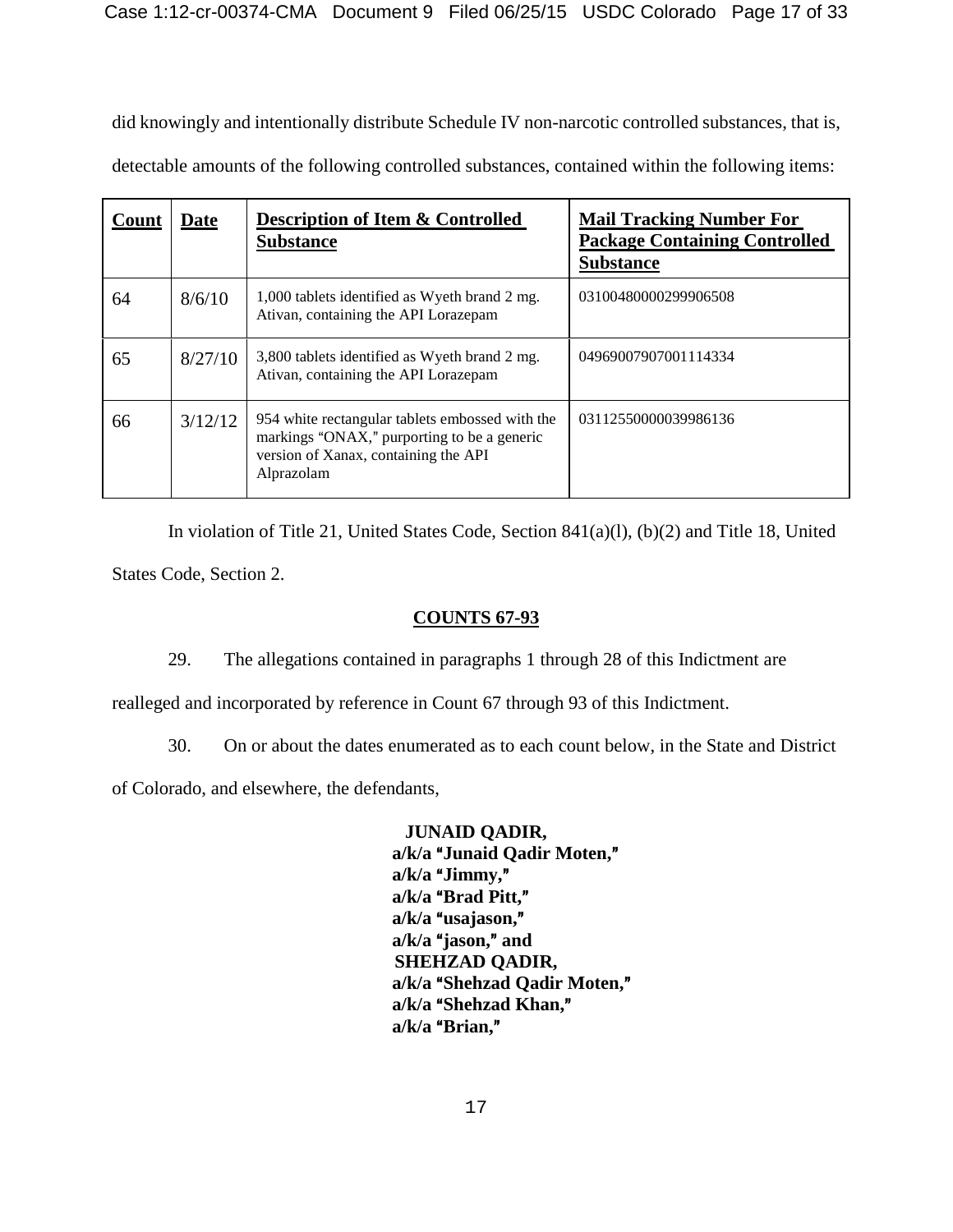did fraudulently and knowingly import into the United States merchandise contrary to law, to wit, the following items, constituting unapproved new drugs, misbranded drugs, counterfeit drugs, and unlawful controlled substances, as set forth in this Indictment:

| Count | <b>Date</b> | <b>Defendant</b>               | <b>Description of Imported Drug</b><br><b>Merchandise</b>                                                                                                                                        | <b>Mail Tracking</b><br><b>Number For Package</b><br><b>Containing Imported</b><br><b>Items</b> |
|-------|-------------|--------------------------------|--------------------------------------------------------------------------------------------------------------------------------------------------------------------------------------------------|-------------------------------------------------------------------------------------------------|
| 67    | 8/16/10     | <b>JUNAID</b><br><b>QADIR</b>  | 1,023 white oblong tablets embossed with<br>the markings "GG249," purporting to be a<br>generic version of Xanax, containing the<br><b>API</b> Alprazolam                                        | EB009674115PK                                                                                   |
| 68    | 9/28/10     | <b>JUNAID</b><br><b>QADIR</b>  | 1,006 blue diamond shaped tablets,<br>embossed with the marking "100,"<br>purporting to be Viagra, containing the<br><b>API Sildenafil Citrate</b>                                               | ED084732047IN                                                                                   |
| 69    | 10/29/10    | <b>JUNAID</b><br><b>QADIR</b>  | 1,374 blue diamond shaped tablets,<br>embossed with the marking "100,"<br>purporting to be Viagra, containing the<br><b>API Sildenafil Citrate</b>                                               | ED084756057IN                                                                                   |
| 70    | 10/29/10    | <b>JUNAID</b><br><b>QADIR</b>  | 1,308 blue diamond shaped tablets,<br>embossed with the marking "100,"<br>purporting to be Viagra, containing the<br><b>API Sildenafil Citrate</b>                                               | ED084756794IN                                                                                   |
| 71    | 10/29/10    | <b>JUNAID</b><br><b>QADIR</b>  | 1,277 blue diamond shaped tablets,<br>embossed with the marking "100,"<br>purporting to be Viagra, containing the<br>API Sildenafil Citrate                                                      | ED084757358IN                                                                                   |
| 72    | 10/29/10    | <b>JUNAID</b><br><b>QADIR</b>  | 1,275 blue diamond shaped tablets,<br>embossed with the marking "100,"<br>purporting to be Viagra, containing the<br><b>API Sildenafil Citrate</b>                                               | ED084757361IN                                                                                   |
| 73    | 11/10/10    | <b>SHEHZAD</b><br>QADIR        | 60 blue diamond shaped tablets with the<br>tradename "Kamagra," embossed with the<br>marking "KGR100," purporting to be a<br>generic version of Viagra, containing the<br>API Sildenafil Citrate | ED084759053IN                                                                                   |
| 74    | 11/10/10    | <b>SHEHZAD</b><br><b>QADIR</b> | 21 packets marked "Kamagra 100 mg.<br>Oral Jelly," purporting to be a generic<br>version of Viagra, containing the API<br>Sildenafil Citrate                                                     | ED084759067IN                                                                                   |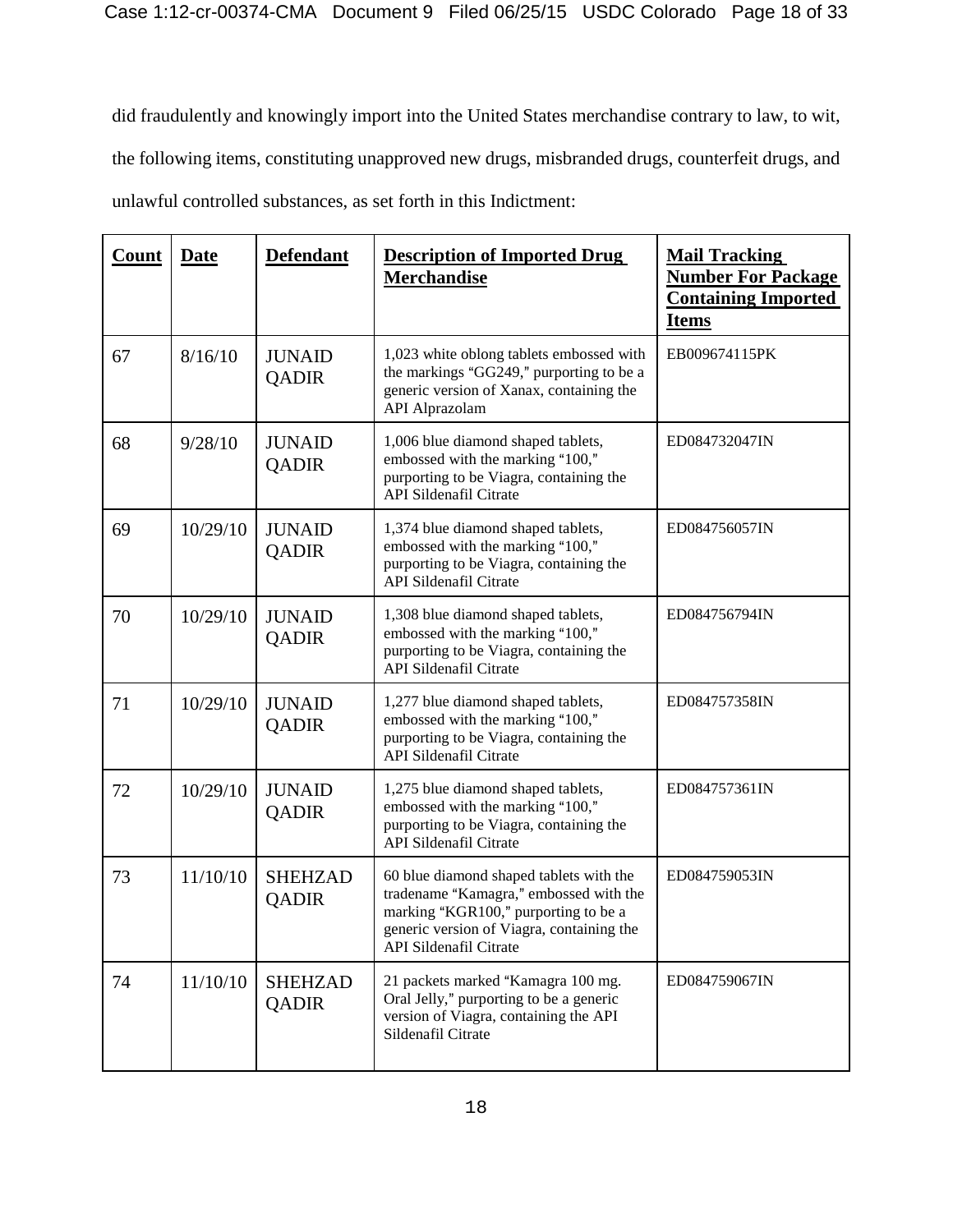| 75 | 11/29/10 | <b>JUNAID</b><br><b>QADIR</b> | 1,020 blue diamond shaped tablets,<br>embossed with the marking "100,"<br>purporting to be Viagra, containing the<br><b>API Sildenafil Citrate</b>        | ED084758676IN |
|----|----------|-------------------------------|-----------------------------------------------------------------------------------------------------------------------------------------------------------|---------------|
| 76 | 11/29/10 | <b>JUNAID</b><br><b>QADIR</b> | 1,420 blue diamond shaped tablets,<br>embossed with the marking "100,"<br>purporting to be Viagra, containing the<br><b>API Sildenafil Citrate</b>        | ED084758680IN |
| 77 | 3/28/11  | <b>JUNAID</b><br><b>QADIR</b> | 1,051 white oblong tablets embossed with<br>the markings "GG249," purporting to be a<br>generic version of Xanax, containing the<br><b>API</b> Alprazolam | EB009655898PK |
| 78 | 8/31/11  | <b>JUNAID</b><br><b>QADIR</b> | 901<br>blue diamond shaped tablets,<br>embossed with the marking "100,"<br>purporting to be Viagra, containing the<br><b>API Sildenafil Citrate</b>       | ED374386315IN |
| 79 | 8/31/11  | <b>JUNAID</b><br><b>QADIR</b> | 1,016 blue diamond shaped tablets,<br>embossed with the marking "100,"<br>purporting to be Viagra, containing the<br>API Sildenafil Citrate               | ED374386369IN |
| 80 | 8/31/11  | <b>JUNAID</b><br><b>QADIR</b> | 1,005 blue diamond shaped tablets,<br>embossed with the marking "100,"<br>purporting to be Viagra, containing the<br><b>API Sildenafil Citrate</b>        | ED374386355IN |
| 81 | 8/31/11  | <b>JUNAID</b><br><b>QADIR</b> | 991 blue diamond shaped tablets,<br>embossed with the marking "100,"<br>purporting to be Viagra, containing the<br><b>API Sildenafil Citrate</b>          | ED374386324IN |
| 82 | 8/31/11  | <b>JUNAID</b><br><b>QADIR</b> | 915 blue diamond shaped tablets,<br>embossed with the marking "100,"<br>purporting to be Viagra, containing the<br><b>API Sildenafil Citrate</b>          | ED374386341IN |
| 83 | 9/1/11   | <b>JUNAID</b><br><b>QADIR</b> | 1,003 blue diamond shaped tablets,<br>embossed with the marking "100,"<br>purporting to be Viagra, containing the<br><b>API Sildenafil Citrate</b>        | ED374385261IN |
| 84 | 9/1/11   | <b>JUNAID</b><br><b>QADIR</b> | 1,105 blue diamond shaped tablets,<br>embossed with the marking "100,"<br>purporting to be Viagra, containing the<br><b>API Sildenafil Citrate</b>        | ED374385275IN |
| 85 | 9/1/11   | <b>JUNAID</b><br><b>QADIR</b> | 1,283 blue diamond shaped tablets,<br>embossed with the marking "100,"<br>purporting to be Viagra, containing the<br><b>API Sildenafil Citrate</b>        | ED374385258IN |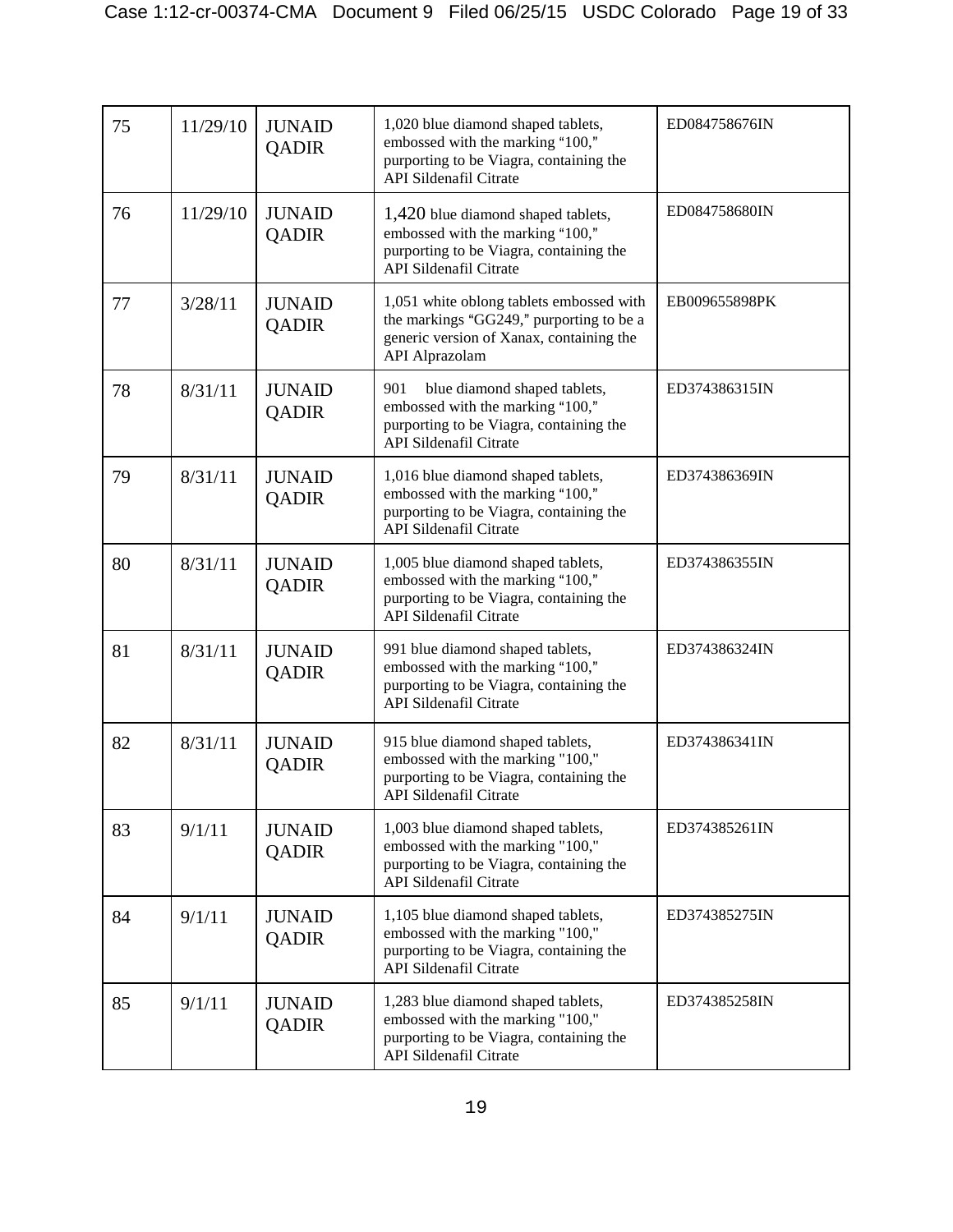| 86 | 9/2/11   | <b>JUNAID</b><br><b>QADIR</b>  | 990 blue diamond shaped tablets,<br>embossed with the marking "100,"<br>purporting to be Viagra, containing the<br><b>API Sildenafil Citrate</b>     | ED374386338IN |
|----|----------|--------------------------------|------------------------------------------------------------------------------------------------------------------------------------------------------|---------------|
| 87 | 9/13/11  | <b>JUNAID</b><br><b>QADIR</b>  | 1,031 blue diamond shaped tablets,<br>embossed with the marking "100,"<br>purporting to be Viagra, containing the<br><b>API Sildenafil Citrate</b>   | ED374385289IN |
| 88 | 9/27/11  | <b>SHEHZAD</b><br><b>QADIR</b> | 5 1-ml. ampoules of liquid purporting to<br>be Nandrolone Decanoate, containing<br>Nandrolone                                                        | RJ679267021GB |
| 89 | 9/27/11  | <b>SHEHZAD</b><br><b>QADIR</b> | 1 bottle of liquid, labeled Depo-Test 250,<br>purporting to contain Testosterone<br>Enanthate, containing Testosterone                               | RJ679267021GB |
| 90 | 9/27/11  | <b>SHEHZAD</b><br><b>QADIR</b> | 50 white tablets purporting to be 50 mg.<br>Stanozolol tablets, containing Stanozolol                                                                | RJ679267021GB |
| 91 | 12/1/11  | <b>SHEHZAD</b><br><b>QADIR</b> | 2500 white tablets purporting to be 10 mg.<br>Stanozolol tablets, containing Stanozolol                                                              | RJ333171434GB |
| 92 | 12/12/11 | <b>SHEHZAD</b><br>QADIR        | 2550 white tablets purporting to be 10 mg.<br>Stanozolol tablets, containing Stanozolol                                                              | RJ333171451GB |
| 93 | 5/1/12   | <b>JUNAID</b><br><b>QADIR</b>  | 908 white rectangular tablets embossed<br>with the markings "ONAX," purporting to<br>be a generic version of Xanax, containing<br>the API Alprazolam | LY725381255GB |

In violation of Title 18, United States Code, Sections 545 and 2.

## **COUNT 94**

31. The allegations contained in paragraphs 1 through 30 of this Indictment are

realleged and incorporated by reference in Count 94 of this Indictment.

32. From in or about June 2006 and continuing until in or about May 2012, the exact

dates being unknown to the Grand Jury, in the State and District of Colorado, and elsewhere, the defendants,

> **JUNAID QADIR,**  a/k/a "Junaid Qadir Moten,"  $a/k/a$  "Jimmy,"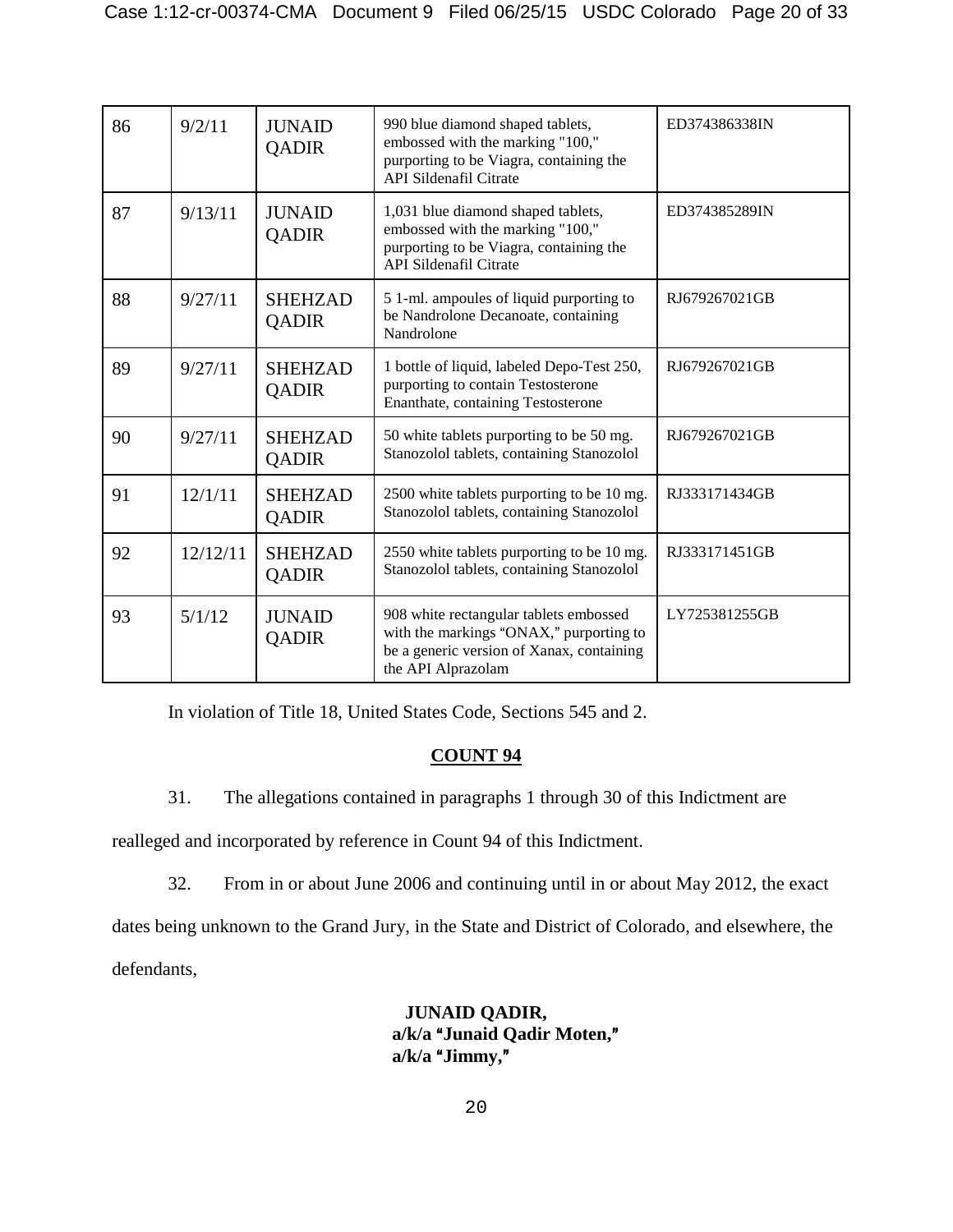a/k/a "Brad Pitt," a/k/a "usajason," a/k/a "jason," and **SHEHZAD QADIR,** a/k/a "Shehzad Qadir Moten," a/k/a "Shehzad Khan," a/k/a "Brian,"

did knowingly combine, conspire, confederate, and agree with each other and with persons known and unknown to the Grand Jury,

(a) to defraud the United States and one of its agencies, the FDA, by impeding, impairing, defeating and obstructing the lawful governmental functions of the FDA; and

(b) to commit the following offenses against the United States:

(i) with the intent to defraud and mislead, causing the introduction and delivery for introduction of misbranded drugs into interstate commerce, within the meaning of the FDCA, in violation of Title 21, United States Code, Sections 331(a) and 333(a)(2);

(ii) with the intent to defraud and mislead, causing the introduction and

delivery for introduction of unapproved new drugs into interstate commerce, within the meaning of the FDCA, in violation of Title 21, United States Code, Sections 331(d) and 333(a)(2);

(iii) with the intent to defraud and mislead, causing the introduction and delivery for introduction of counterfeit drugs into interstate commerce, within the meaning of the FDCA, in violation of Title 21, United States Code, Sections 331(i)(3) and 333(a)(2); and

(iv) causing the importation into the United States of merchandise, that is, prescription pharmaceutical drugs, contrary to law, and smuggling such same items, which should have been invoiced for customs purposes, into the United States, in violation of Title 18, United States Code, Section 545.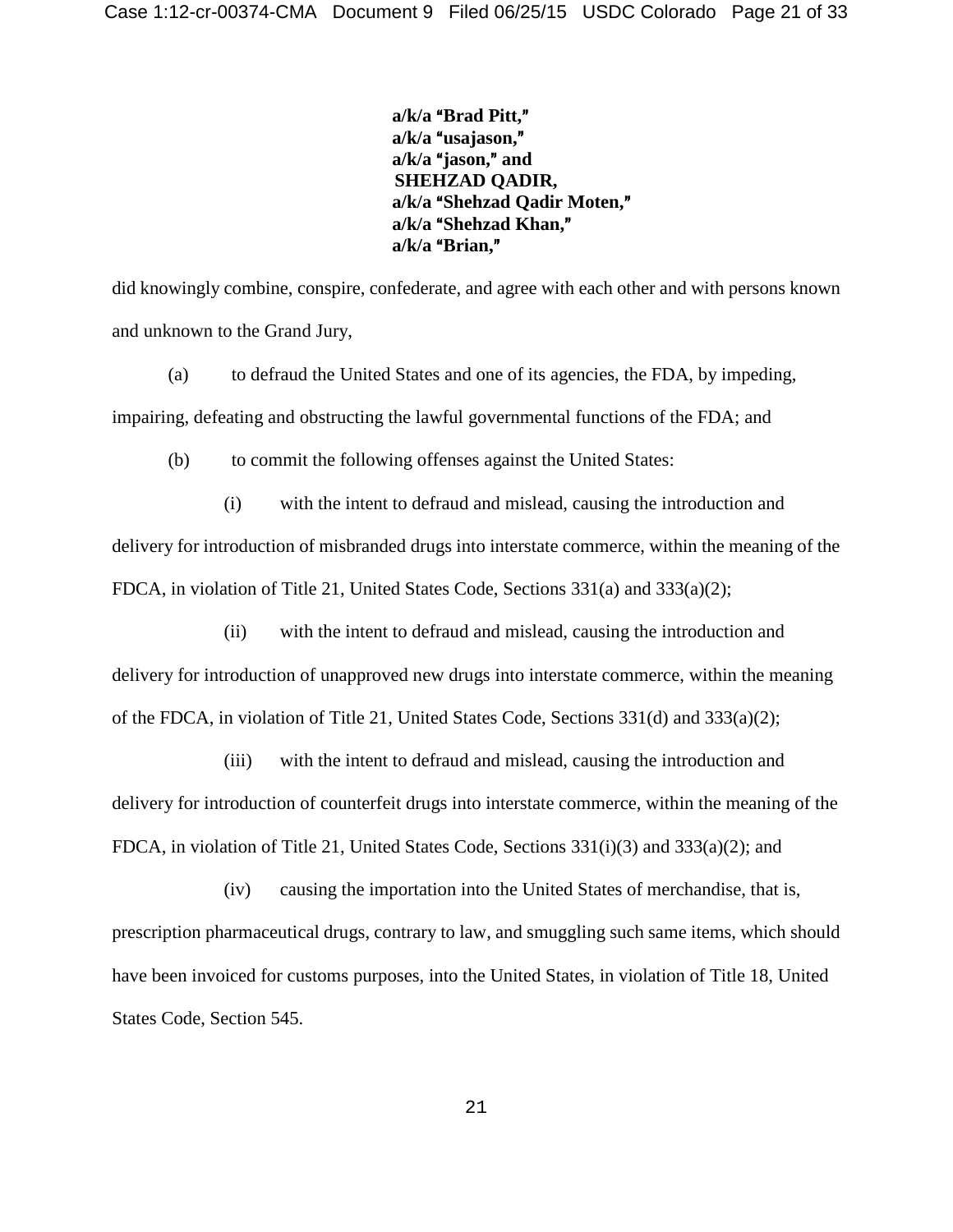#### **MANNER AND MEANS OF THE CONSPIRACY**

33. It was part of the manner and means of carrying out the conspiracy that the defendants, through advertisements on an internet websites for or on behalf of JNS Impex and through business-to-business internet website platforms, working together and with other known and unknown co-conspirators, would solicit orders for a variety of brand name and generic pharmaceutical prescription, mostly in commercial and wholesale quantities. The defendants would take in these orders over the internet primarily from individuals and entities operating internet pharmacy websites and other types of illicit pharmacy operations who, in turn, were undertaking to sell these drugs to their retail customers without valid prescriptions from licensed medical professionals. The defendants would take in orders for bulk drug shipments directly to these pharmacy operations and for drop shipments directly to the customers of these pharmacy operations. A substantial portion of the orders taken in by the defendant were for shipment to businesses and individuals located in the United States.

34. As part of the manner and means of carrying out the conspiracy, the defendants, together and with other known and unknown co-conspirators, would undertake to fill these drug orders to the United States businesses and residents by procuring brand name and generic drugs that they knew to be unapproved for the United States market by the FDA from suppliers whose drug manufacturing facilities were not approved by the FDA and whose packaging and patient literature for their drugs was also not approved by the FDA.

35. As part of the manner and means of carrying out the conspiracy, the defendants, together and with other known and unknown co-conspirators, using a series of email addresses, would forward the drug orders to a network of drug suppliers in Pakistan, India, the United Kingdom, and China.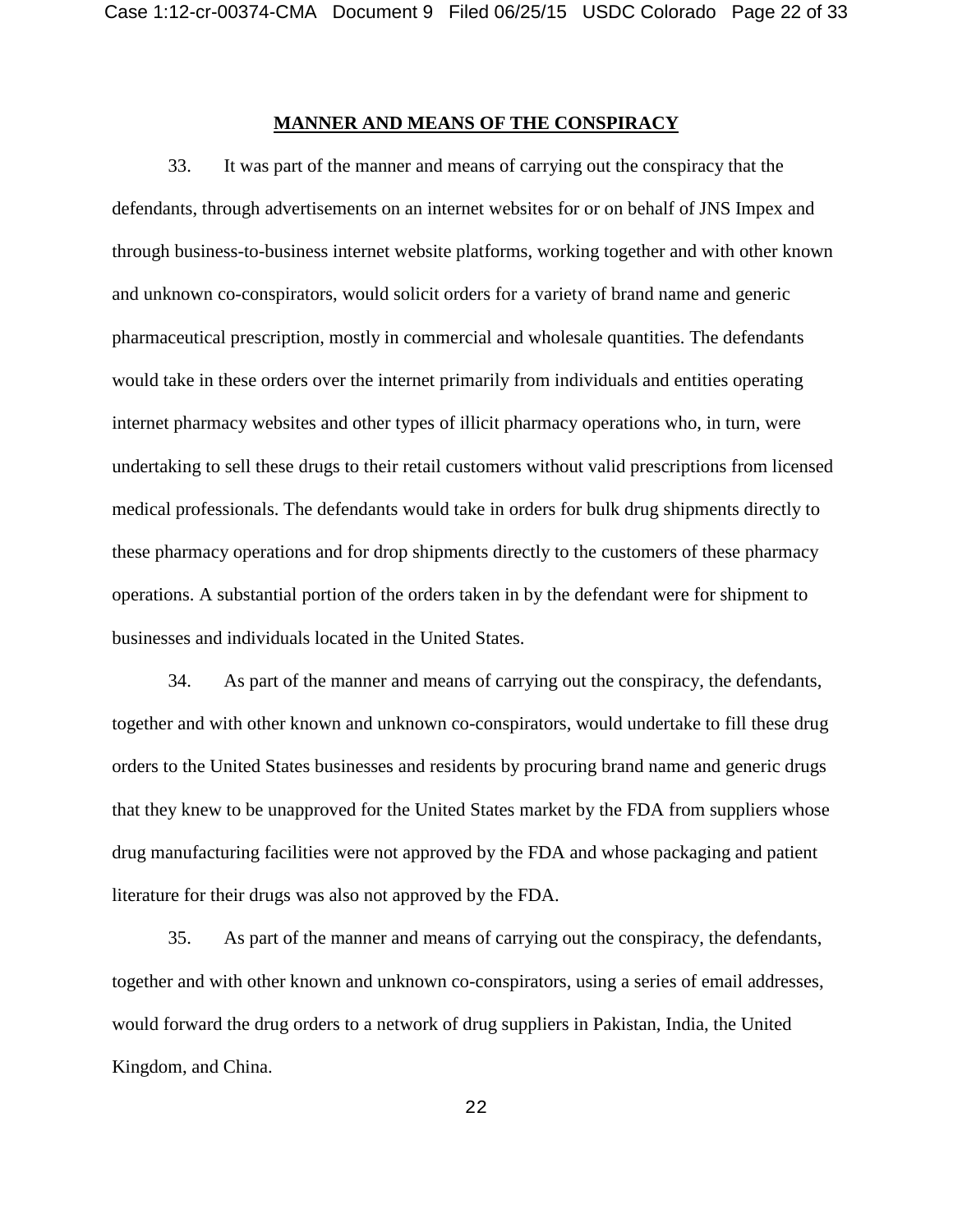36. As part of the manner and means of carrying out the conspiracy, the defendants, together and with other known and unknown co-conspirators, would obtain stockpiles of the drugs being ordered and, from these stockpiles or from the suppliers directly, would cause the orders to be filled by shipments through the international mail to or on behalf of their customers. With respect to some of the drug shipments ultimately intended for United States recipients, the defendants, together and with other known and unknown co-conspirators, would alternatively employ a network of individuals located in the United States to receive the imported drugs and re-ship them to the ultimate customers within the United States once the drugs had been safely imported. These United States operatives, upon direction of the defendants and their co-conspirators, would, at times, stockpile the various drugs shipped to them and from these stockpiles fill the domestic orders that the defendants and their co-conspirators were taking in or transfer the stockpiled drugs to one another in order to do so.

37. As part of the manner and means of carrying out the conspiracy, the defendants, together and with other known and unknown co-conspirators, would often cause the drugs being shipped to the United States to evade detection by United States customs and foreign customs authorities by having those drugs concealed, in loose format, in plastic vitamin bottles and plastic water bottles. They would also cause the drug shipments to evade customs detection by causing the shipments to be accompanied by customs declarations that inaccurately or misleadingly described the contents of the shipments or without customs declarations altogether. The drugs would often be shipped in mail parcels without packaging, without labels, and without patient safety leaflets or other written instructions and information.

38. In order to secure payment for the drug shipments, the defendants and their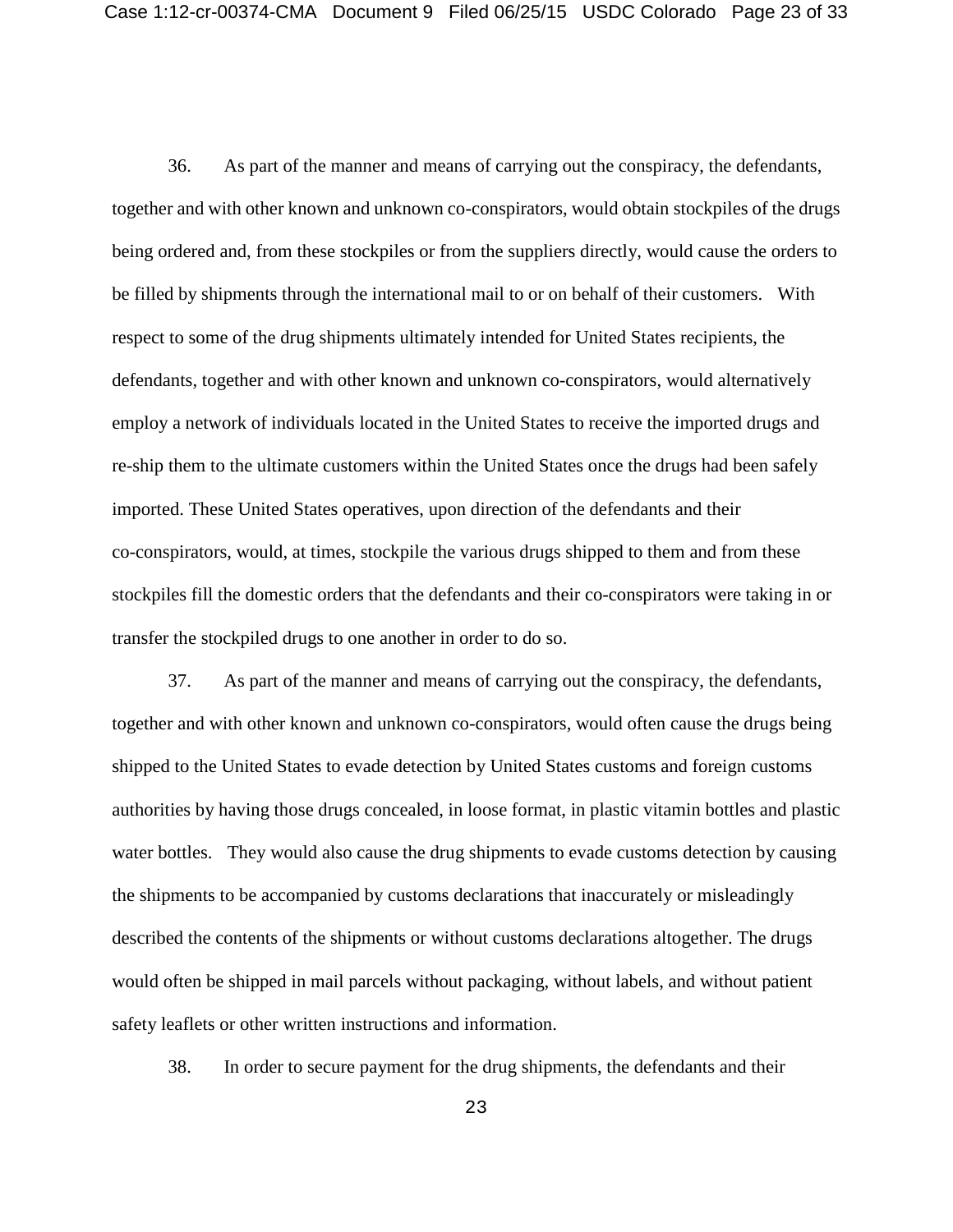co-conspirators would have their United States customers send money transfers, by way of Western Union and similar money transferring services, to themselves in their own names or in the names of various individuals located in Pakistan or, alternatively, would have the customers send bank wire transfers to various bank accounts in the names of associated businesses or their own names at financial institutions located and based in the United Arab Emirates, China and elsewhere. The defendants, on occasion, would also have their domestic operatives transfer money to one another in order to satisfy obligations that the defendants and their co-conspirators had to them.

#### **Overt Acts**

39. In furtherance of the conspiracy and to effect the objects thereof, one or more overt acts were carried out by at least one co-conspirator in the State and District of Colorado and elsewhere, which overt acts included the following:

A. The introduction, sale and importation of the drugs and accompanying items described and set forth in Counts 1 through 93 of this Indictment are incorporated herein and re-alleged as though restated as individual overt acts done in furtherance of the conspiracy.

B. On or about June 2, 2006, an email was sent from email address [jnsimpex@yahoo.com](mailto:jnsimpex@yahoo.com) to email address [samy\\_150@hotmail.com](mailto:samy_150@hotmail.com) stating, "thank you we will send as we get the wire," signed, "Junaid."

C. On or about August 26, 2006, a mail parcel addressed to a name used by an undercover operative for Pharmaceutical Company 1 was sent from Karachi, Pakistan which parcel was received in Greenwood, Indiana on or about September 11, 2006.

D. On or about September 16, 2008, an individual in Florida (Person 1) and his business partner caused a wire transfer request to be made to transfer \$7,760 from a business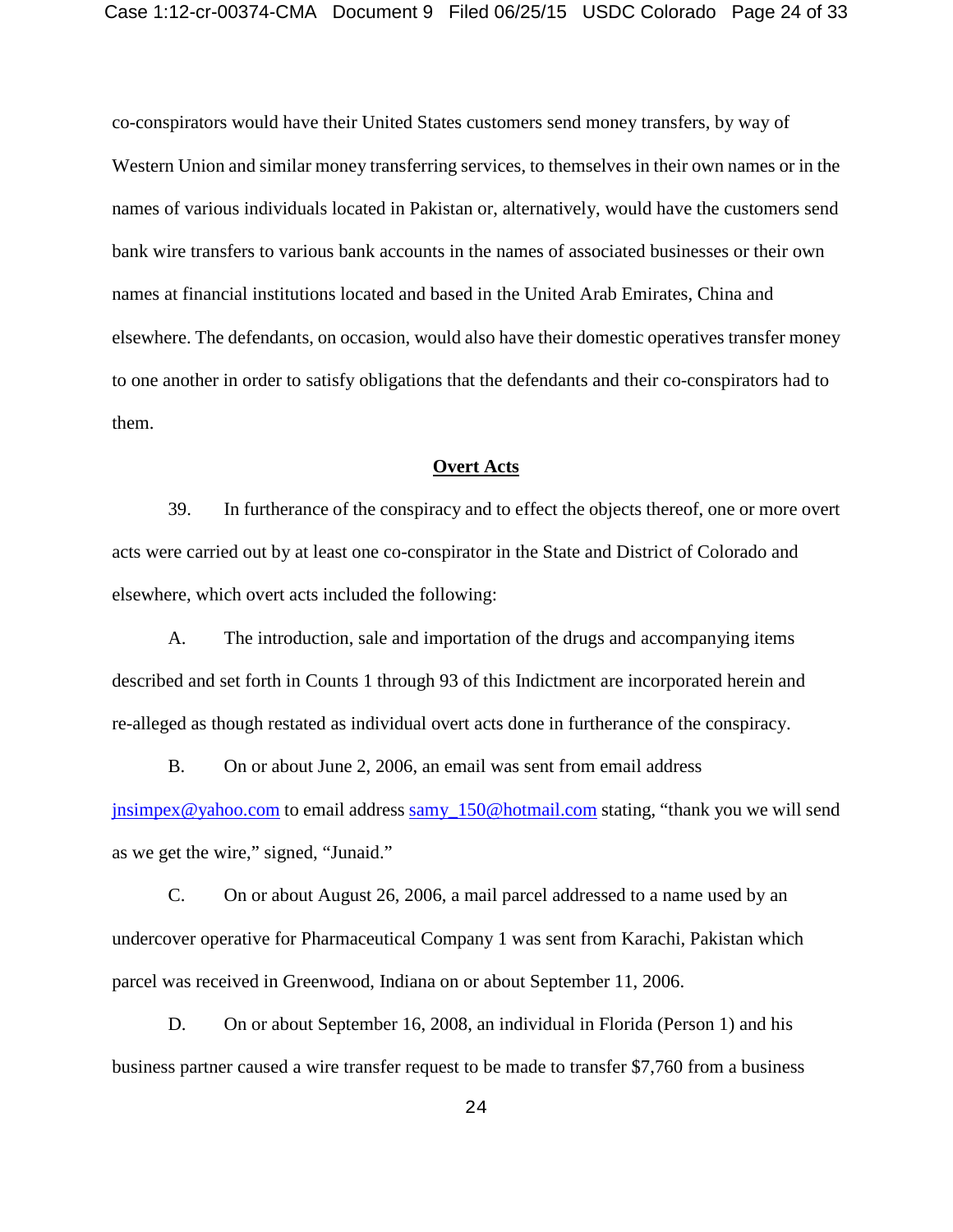account at Wachovia Bank, N.A., to the Standard Chartered Bank in Dubai, United Arab Emirates, for an account in the name of Shehzad Qadir.

E. On or about March 2, 2010, an email was sent from email address [bradpitt92@ymail.com](mailto:bradpitt92@ymail.com) to an email address of an individual in Arizona (Person 2) transmitting one excel spreadsheet as attachment.

F. On or about March 18, 2010, an email was sent from email address [bradpitt92@ymail.com](mailto:bradpitt92@ymail.com) to an email address of an individual in Pennsylvania (Person 3) requesting that a mail parcel be forwarded to a business operated by Person 2.

G. On or about April 13, 2010, an email was sent from email address [bradpitt92@ymail.com](mailto:bradpitt92@ymail.com) to email address [trcling@gmail.com,](mailto:trcling@gmail.com) with the subject identified as "send payment," and identifying recipient as "Junaid qadir" "Pakistan."

H. On or about July 3, 2010, an email was sent from email address [bradpitt92@ymail.com](mailto:bradpitt92@ymail.com) to an email address used by a federal law enforcement agent in an undercover capacity, which email provided tracking number LY228567615GB for mail shipment of drug samples.

I. On or about July 9, 2010, a mail parcel shipped under tracking number LY228567615GB was caused to be delivered to an address in Parker, Colorado, which parcel was accompanied by a United States Customs Declaration declaring the parcels contains as "Healthcare."

J. On or about July 19, 2010, an email was sent from email address [bradpitt92@ymail.com](mailto:bradpitt92@ymail.com) to email address [mg\\_mg\\_123@hotmail.com,](mailto:mg_mg_123@hotmail.com) with the subject identified as "RE: CIALIS IS GENERIC 20MG," stating that payment should be made by Western Union or Money Gram to "First Name = Junaid," "Last Name=Qadir," "City=Karachi,"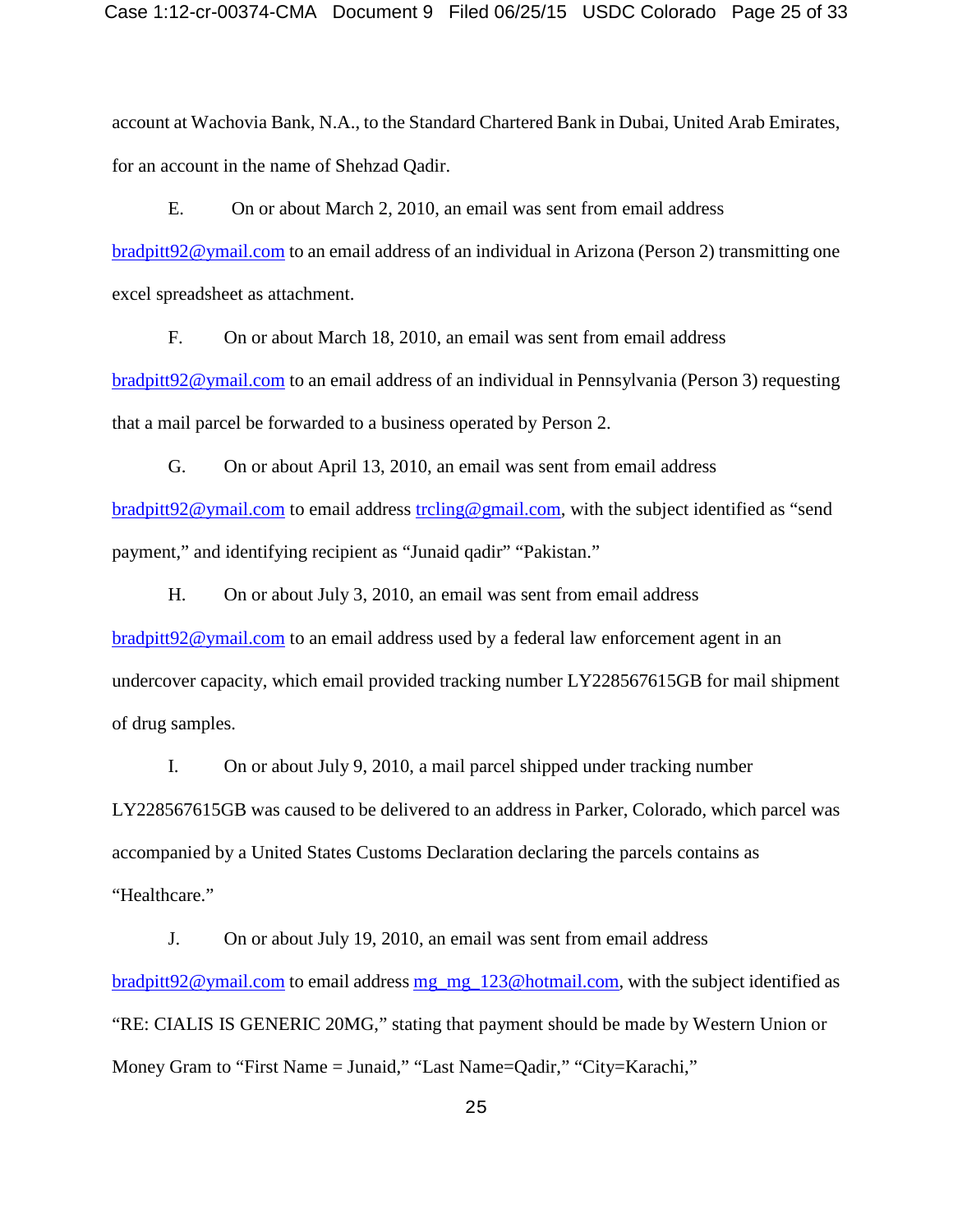"Country=Pakistan."

K. On or about September 20, 2010, an undercover operative for Pharmaceutical Company 2 met with defendant SHEZHAD QADIR in Thailand.

L. On or about October 26, 2010, an email was sent from email address [bradpitt92@ymail.com](mailto:bradpitt92@ymail.com) to email address [Shehzad@jnsimpex.com,](mailto:Shehzad@jnsimpex.com) identifying the subject as "Re: FW: Kama trial order."

M. On or about October 28, 2010, an email was sent from email address [bradpitt92@ymail.com](mailto:bradpitt92@ymail.com) to email address [Shehzad@jnsimpex.com,](mailto:Shehzad@jnsimpex.com) with copy to [n\\*\\*\\*\\*\\*@jnsimpex.com,](mailto:n*****@jnsimpex.com) identifying the subject as "kama trial order === TRACKING."

N. On or about November 12, 2010, an email was sent from email address [bradpitt92@ymail.com](mailto:bradpitt92@ymail.com) to email address [Shehzad@jnsimpex.com,](mailto:Shehzad@jnsimpex.com) identifying the subject as "Re:FW: ADIPEX ORDER  $==$  tracking ....," and supplying tracking ED084769807IN.

O. On or about November 14, 2010, an email was sent from email address  $j$ unaid@jnsimpex.com to email address brapdpitt $92@$ ymail.com, identifying the subject as "FW:oxy client for u."

P. On or about March 3, 2011, an email was sent from email address [bradpitt92@ymail.com](mailto:bradpitt92@ymail.com) to an email address for Person 3 in Pennsylvania with tracking number identified as 0310-1230-0001-1501-2189.

Q. On or about August 3, 2011, an email was sent from email address [junaid@jnsimpex.com](mailto:junaid@jnsimpex.com) to email address [usajason@ymail.com,](mailto:usajason@ymail.com) identifying the subject as "FW:shipments."

R. On or about August 19, 2011, an email was sent from email address [bradpitt92@ymail.com](mailto:bradpitt92@ymail.com) to an email address used by a federal law enforcement agent in an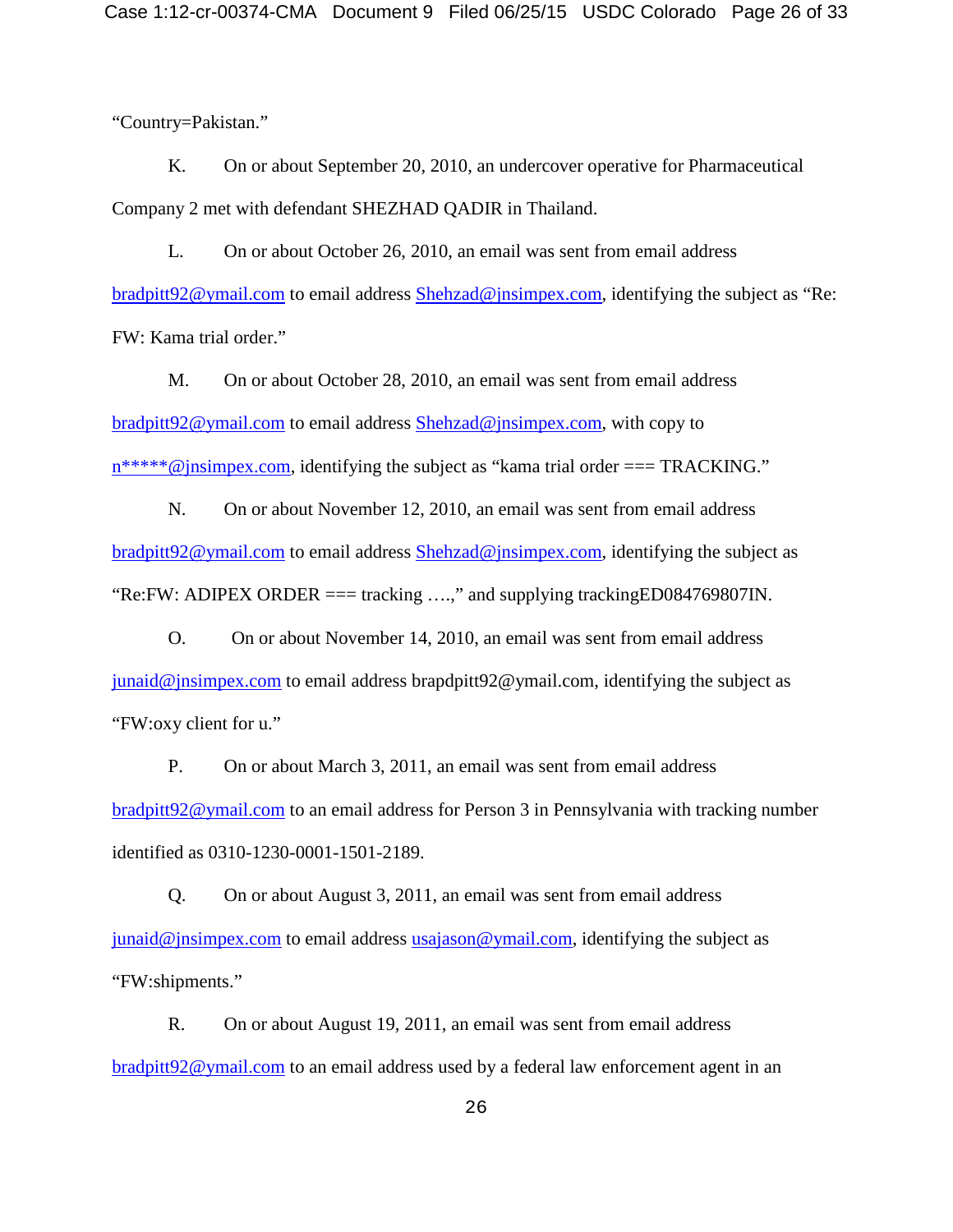undercover capacity, responding to an inquiry regarding the purchase of steroids.

S. On or about August 19, 2011, an email was sent from email address

[shehzad@jnsimpex.com](mailto:shehzad@jnsimpex.com) to an email address used by a federal law enforcement agent in an

undercover capacity, which email contained information about the pricing and delivery options for the purchase of steroids.

All in violation of Title 18, United States Code, Section 371.

#### **COUNT 95**

40. The allegations contained in paragraphs 1 through 30 and paragraphs 33 through 39 of this Indictment are realleged and incorporated by reference in Count 94 of this Indictment.

41. From in or about June 2006 and continuing until in or about May 2012, the exact dates being unknown to the Grand Jury, in the State and District of Colorado, and elsewhere, the defendants,

> **JUNAID QADIR,**  a/k/a "Junaid Qadir Moten," a/k/a "Jimmy," a/k/a "Brad Pitt," a/k/a "usajason," a/k/a "jason," and **SHEHZAD QADIR,** a/k/a "Shehzad Qadir Moten," a/k/a "Shehzad Khan," a/k/a "Brian."

did knowingly combine, conspire, confederate, and agree with each other and with persons known and unknown to the Grand Jury, to import into the United States and the customs territory of the United States, from a place outside thereof, Schedule IV non-narcotic controlled substances, including quantities of the following controlled substances:

(a) Zolpidem Tartrate, the API for the prescription drug commonly known by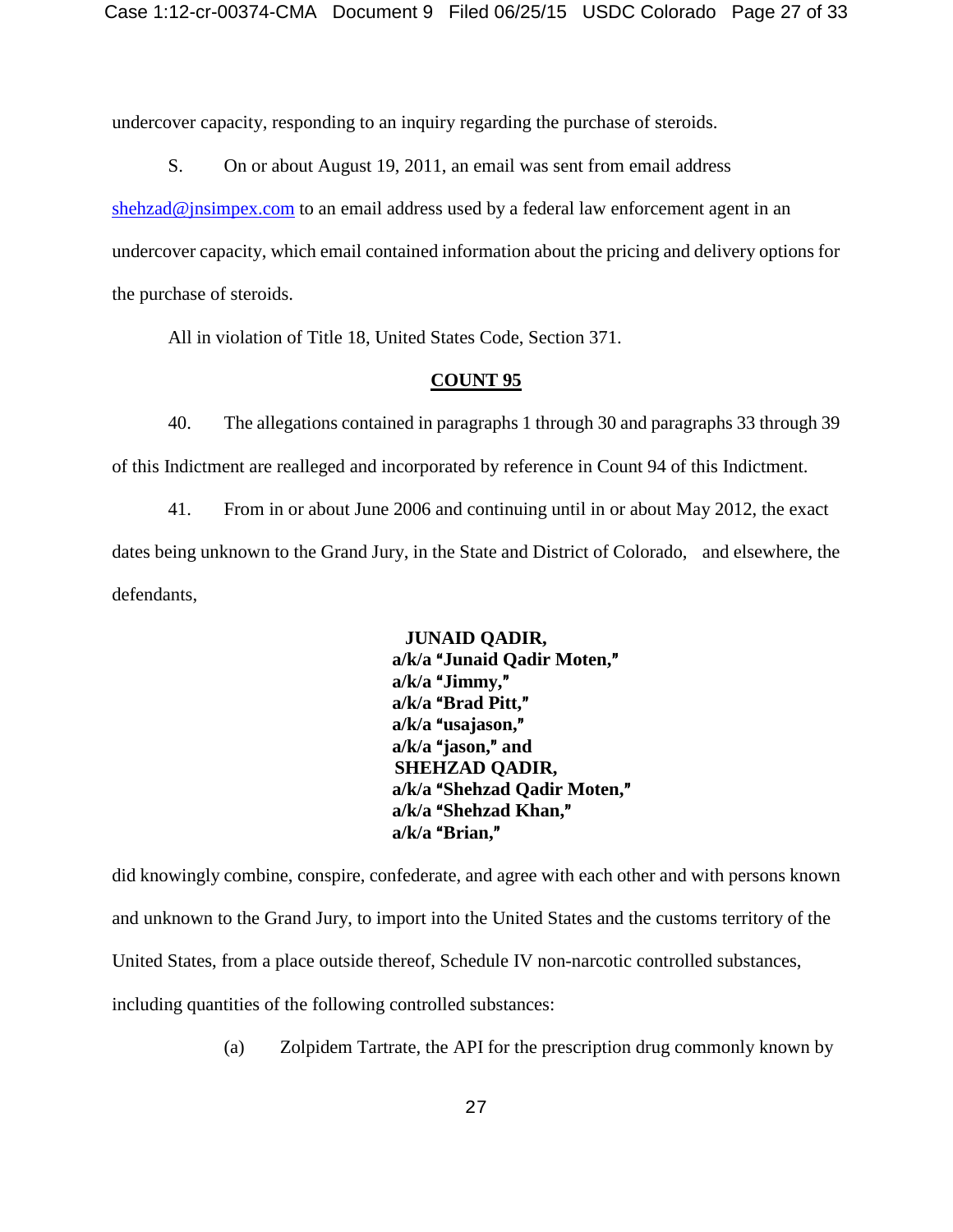the trade name Ambien;

- (b) Lorazepam, the API for the prescription drug commonly known by the trade name Ativan;
- (c) Diazepam, the API for the prescription drug commonly known by the trade name Valium;
- (d) Alprazolam, the API for the prescription drug commonly known by the trade name Xanax; and
- (e) Phentermine, the API for the prescription drug commonly known by the trade name Adipex-P,

in violation of Title 21, United States Code, Sections 952(b), 960(a)(1), 960(b)(4).

All in violation of Title 21, United States Code, Section 963.

#### **COUNT 96**

42. The allegations contained in paragraphs 1 through 30 and paragraphs 33 through 39 of this Indictment are realleged and incorporated by reference in Count 94 of this Indictment.

43. From in or about June 2006 and continuing until in or about May 2012, the exact dates being unknown to the Grand Jury, in the State and District of Colorado, and elsewhere, the defendants,

> **JUNAID QADIR,**  a/k/a "Junaid Qadir Moten," a/k/a "Jimmy," a/k/a "Brad Pitt," a/k/a "usajason," a/k/a "jason," and **SHEHZAD QADIR,** a/k/a "Shehzad Qadir Moten," a/k/a "Shehzad Khan," a/k/a "Brian,"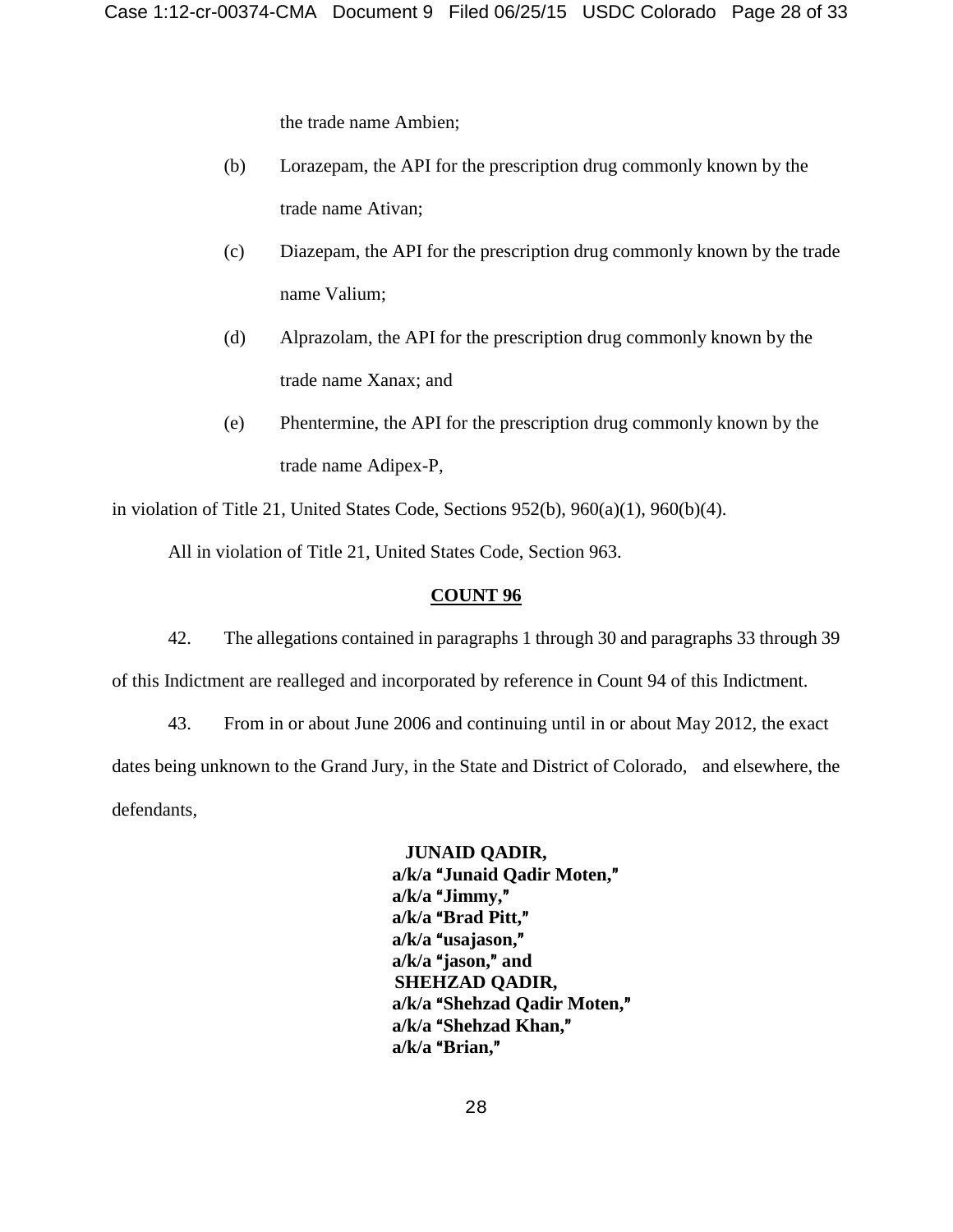did knowingly combine, conspire, confederate, and agree with each other and with persons known and unknown to the Grand Jury, to distribute and possess with intent to distribute Schedule IV non-narcotic controlled substances, including quantities containing the following controlled substances:

- (a) Zolpidem Tartrate, the API for the prescription drug commonly known by the trade name Ambien;
- (b) Lorazepam, the API for the prescription drug commonly known by the trade name Ativan;
- (c) Diazepam, the API for the prescription drug commonly known by the trade name Valium;
- (d) Alprazolam, the API for the prescription drug commonly known by the trade name Xanax; and
- (e) Phentermine, the API for the prescription drug commonly known by the trade name Adipex-P,

in violation of Title 21, United States Code, Sections  $841(a)(1)$  and  $841(b)(2)$ .

All in violation of Title 21, United States Code, Section 846.

#### **FORFEITURE ALLEGATION**

44. The allegations contained in Counts 1 through 96 of this Superseding Indictment are hereby re-alleged and incorporated by reference for the purpose of alleging forfeiture pursuant to the provisions of Title 18, United States Code, Sections  $981(a)(1)(C)$  and  $982(a)(2)$ ; Title 21, United States Code, Sections 334, 853, and 970; and Title 28 United States Code, Section 2461(c).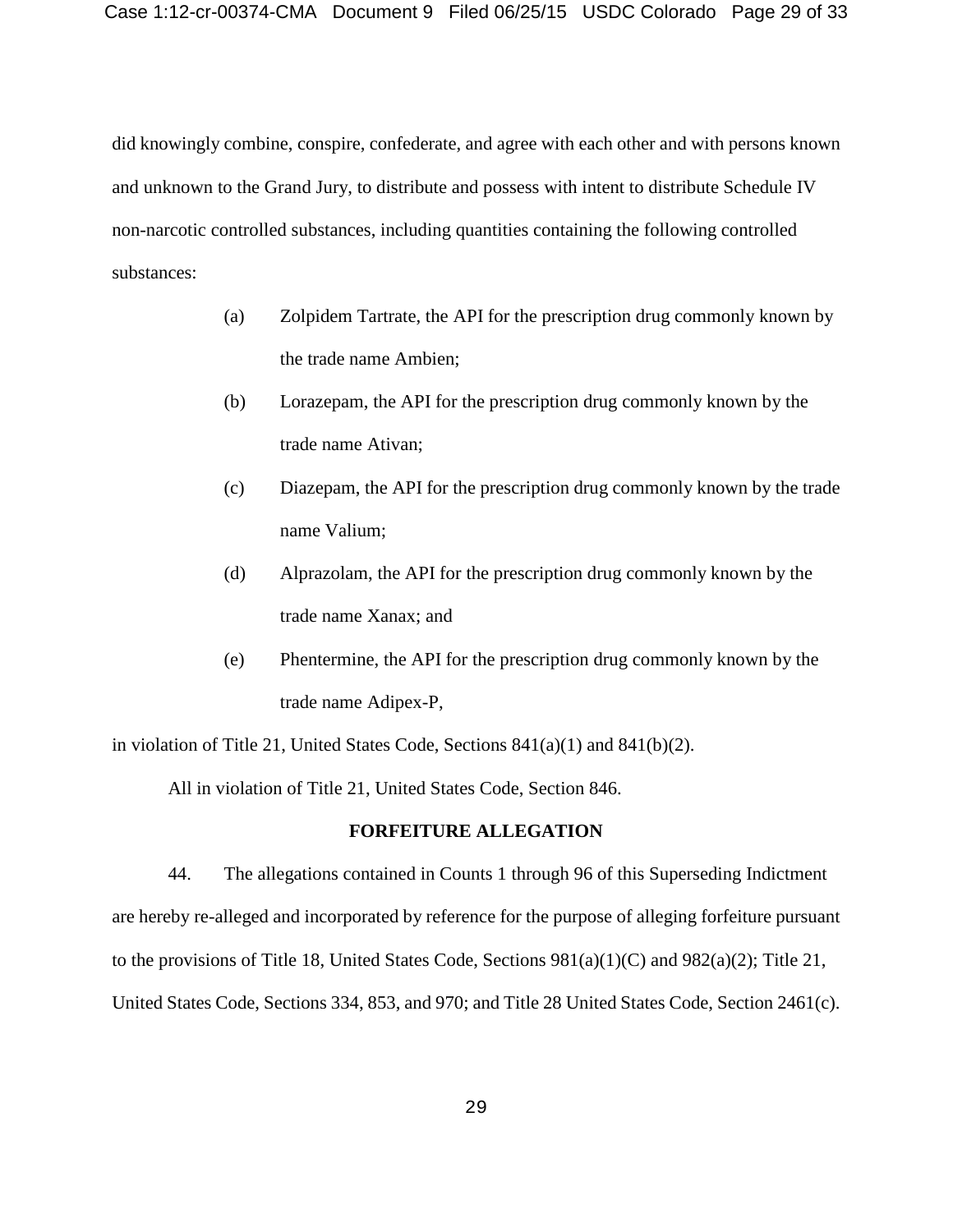45. Upon conviction of the violations alleged in Counts 1 through 55 of this Superseding Indictment involving violations of Title 21, United States Code, Sections 331 and 333(a)(2), and Title 18, United States Code, Section 2, defendants JUNAID QADIR and SHEHZAD QADIR shall forfeit to the United States, pursuant to Title 21, United States Code, Section 334 and Title 28 United States Code, Section 2461(c) any article of food, drug, or cosmetic that was introduced, which may not have been introduced into interstate commerce under Title 21, United States Code, Sections 321, 352, and 355.

46. Upon conviction of the violations alleged in Counts 56 through 58 of this Superseding Indictment involving violations of Title 21, United States Code, Sections 952(b) and 960(a)(1), (b)(6) and Title 18, United States Code, Section 2, defendant JUNAID QADIR shall forfeit to the United States, pursuant to Title 21, United States Code, Section 853, any and all of the defendant's right, title and interest in all property constituting and derived from any proceeds obtained directly and indirectly as a result of such offense, and all property used, or intended to be used, in any manner or part, to commit, or to facilitate the commission of such offense, including, but not limited to: A money judgment in the amount of proceeds obtained by the defendant.

47. Upon conviction of the violations alleged in Counts 59 through 63 of this Superseding Indictment involving violations of Title 21, United States Code, Sections 952(b) and 960(a)(1), (b)(6), and Title 18, United States Code, Section 2, defendant SHEHZAD QADIR shall forfeit to the United States, pursuant to Title 21, United States Code, Section 853, any and all of the defendant's right, title and interest in all property constituting and derived from any proceeds obtained directly and indirectly as a result of such offense, and in all property used, or intended to be used, in any manner or part, to commit, or to facilitate the commission of such offense, including, but not limited to: A money judgment in the amount of proceeds obtained by the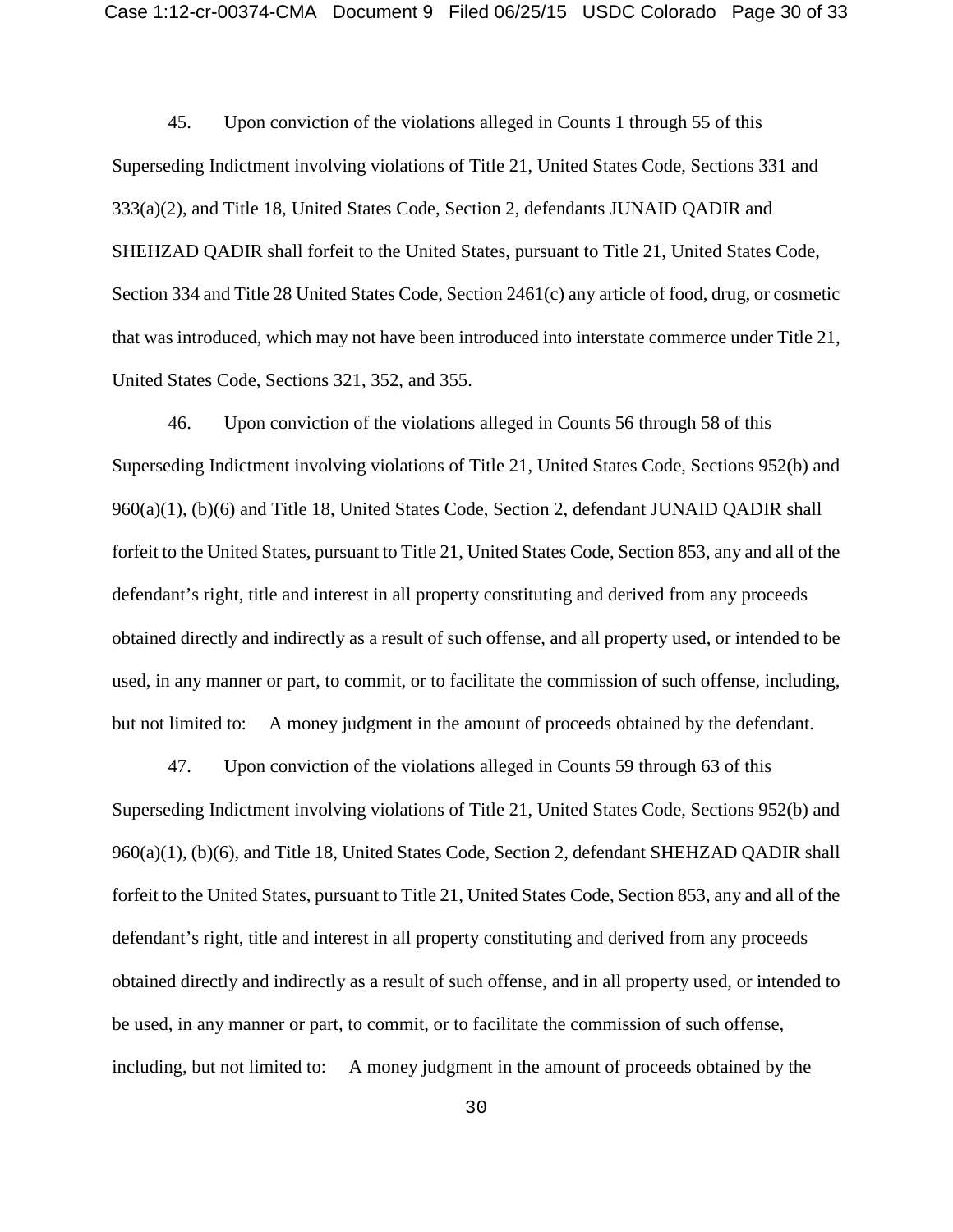defendant.

48. Upon conviction of the violations alleged in Counts 64 through 66 of this Superseding Indictment involving violations of Title 21, United States Code, Sections 841(a)(l), (b)(2) and Title 18, United States Code, Section 2, defendant JUNAID QADIR shall forfeit to the United States, pursuant to Title 21, United States Code, Section 853 any and all of the defendant's right, title and interest in all property constituting and derived from any proceeds obtained directly and indirectly as a result of such offense, and in all property used, or intended to be used, in any manner or part, to commit, or to facilitate the commission of such offense, including, but not limited to: A money judgment in the amount of proceeds obtained by the defendant.

49. Upon conviction of the violations alleged in Counts 67 through 93 of this Superseding Indictment involving violations of Title 18, United States Code, Sections 545 and 2, defendants JUNAID QADIR and SHEHZAD QADIR shall forfeit to the United States, pursuant to Title 18, United States Code, Section 982(a)(2) any and all any merchandise introduced into the United States in violation of Title 18, United States Code, Sections 545, or the value thereof, and any and all of the defendants' right, title and interest in all property constituting and derived from any proceeds obtained directly and indirectly as a result of such offense, including, but not limited to: A money judgment in the amount of proceeds obtained by the by the defendants, for which the defendants are joint and severally liable.

50. Upon conviction of the violations alleged in Count 94 of this Superseding Indictment involving violations of Title 18, United States Code, Section 371, defendants, JUNAID QADIR and SHEHZAD QADIR shall forfeit to the United States, pursuant to Title 18, United States Code, Section 981(a)(1)(C), and Title 28, United States Code, Section 2461(c) any and all of the defendants' right, title and interest in all property constituting and derived from any proceeds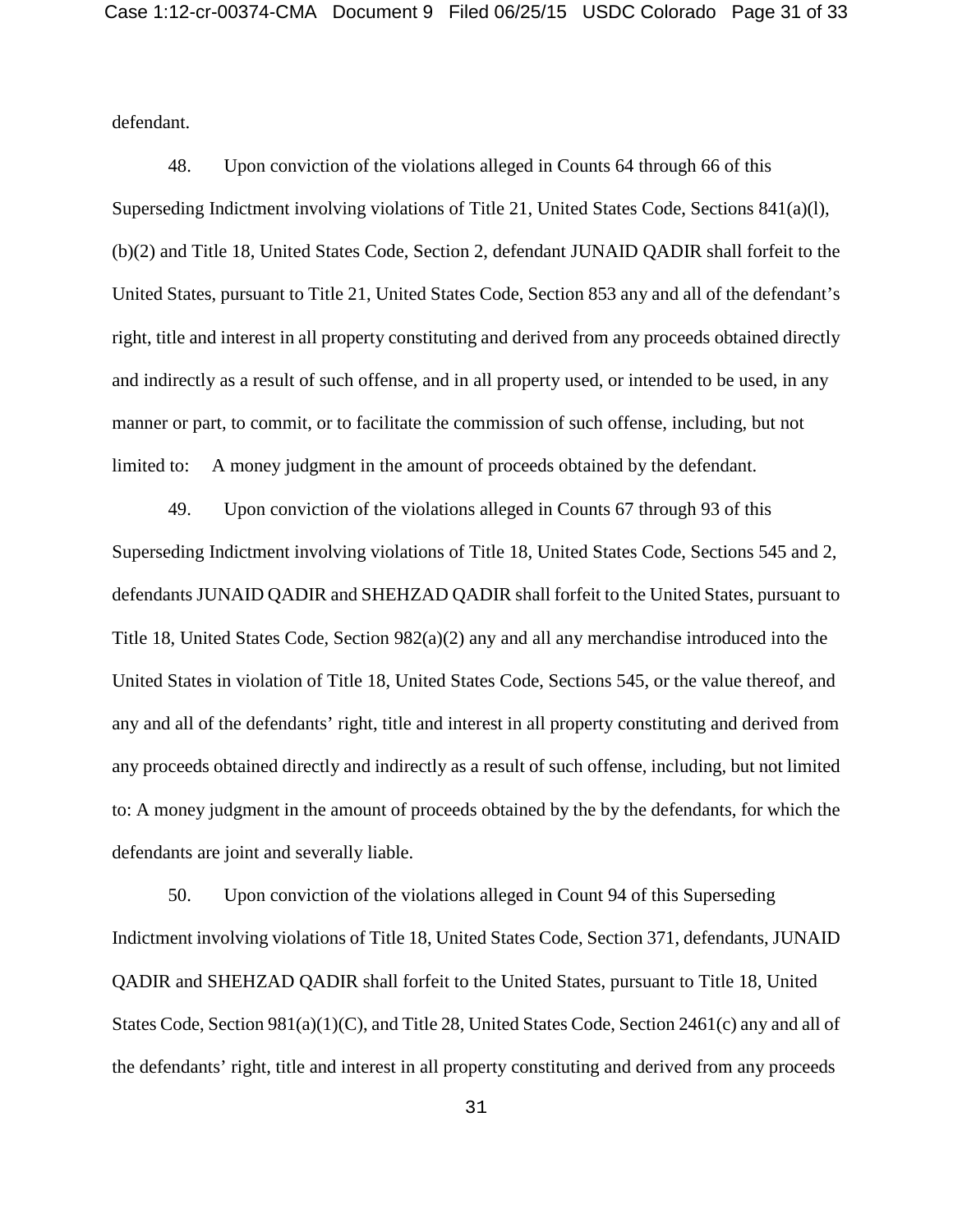the defendants obtained directly and indirectly as a result of such offense, including, but not limited to: A money judgment in the amount of proceeds obtained by the conspiracy and by the defendants, for which the defendants are joint and severally liable.

51. Upon conviction of the violations alleged in Count 95 through 96 of this Superseding Indictment involving violations of Title 21, United States Code, Section 963 and Title 21, United States Code, Sections 841(a)(1) and 841(b)(2) defendants JUNAID QADIR and SHEHZAD QADIR shall forfeit to the United States, pursuant to Title 21, United States Code, Sections 853 and 970, any and all of the defendants' right, title and interest in all property constituting and derived from any proceeds obtained directly and indirectly as a result of such offense, and in all property used, or intended to be used, in any manner or part, to commit, or to facilitate the commission of such offense, including, but not limited to: A money judgment in the amount of proceeds obtained by the conspiracy and by the defendants, for which the defendants are joint and severally liable.

52. If any of the property described above, as a result of any act or omission of the defendants:

- a) cannot be located upon the exercise of due diligence;
- b) has been transferred or sold to, or deposited with, a third party;
- c) has been placed beyond the jurisdiction of the Court;
- d) has been substantially diminished in value; or
- e) has been commingled with other property which cannot be subdivided without difficulty;

it is the intent of the United States, pursuant to Title 21, United States Code, Section 853(p), incorporated by Title 18, United States Code, Section 982(b) and Title 28, United States Code, Section 2461(c), to seek forfeiture of any other property of said defendants up to the value of the forfeitable property.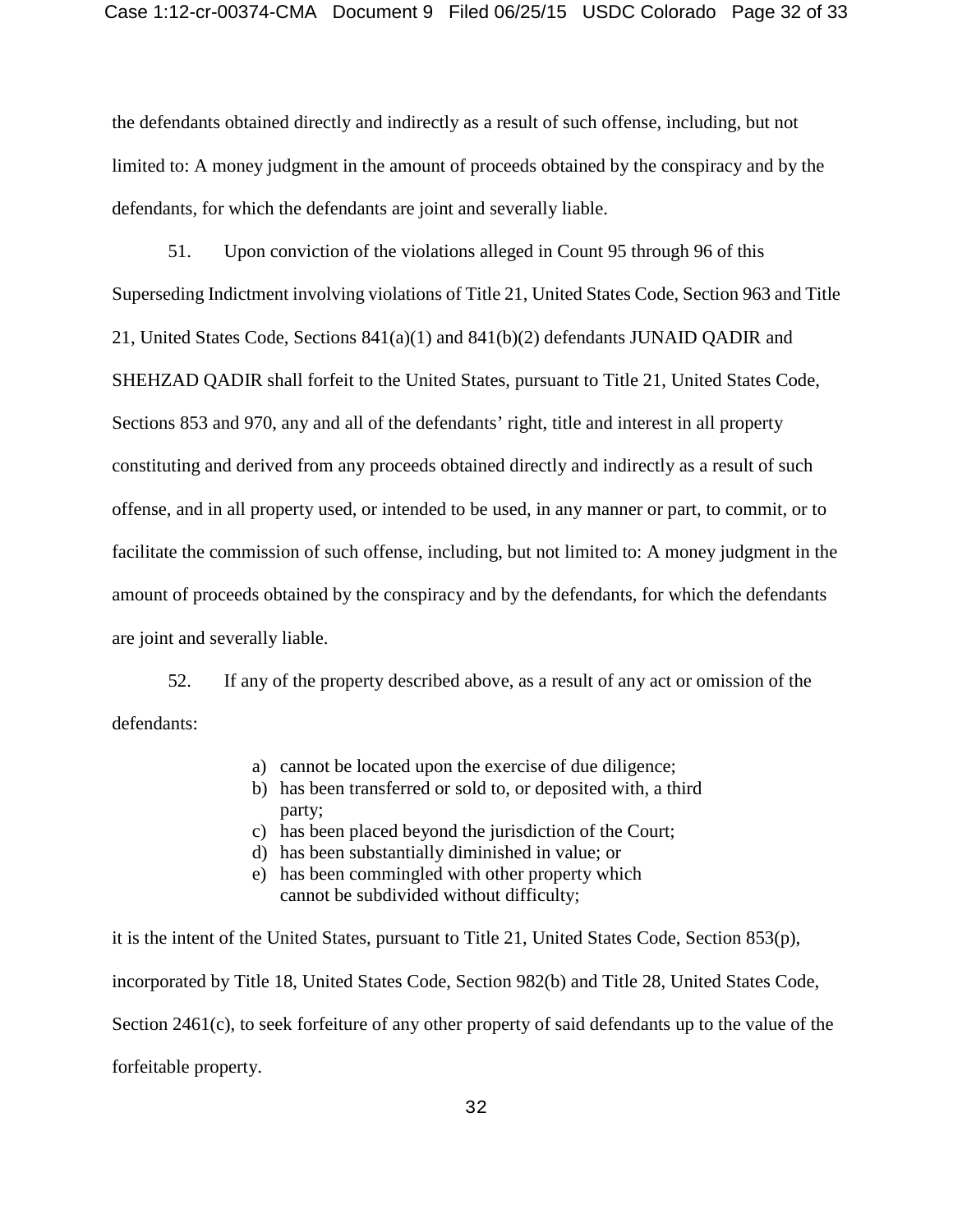A TRUE BILL:

Ink signature on file in Clerk's Office **FOREPERSON** 

JOHN F. WALSH UNITED STATES ATTORNEY

By: s/Kenneth M. Harmon KENNETH M. HARMON Assistant United States Attorney U.S. Attorney's Office 1225 17th Street, Suite 700 Denver, CO 80202 Telephone: (303) 454-0100 Fax: (303) 454-0402 E-mail: kenneth.harmon@usdoj.gov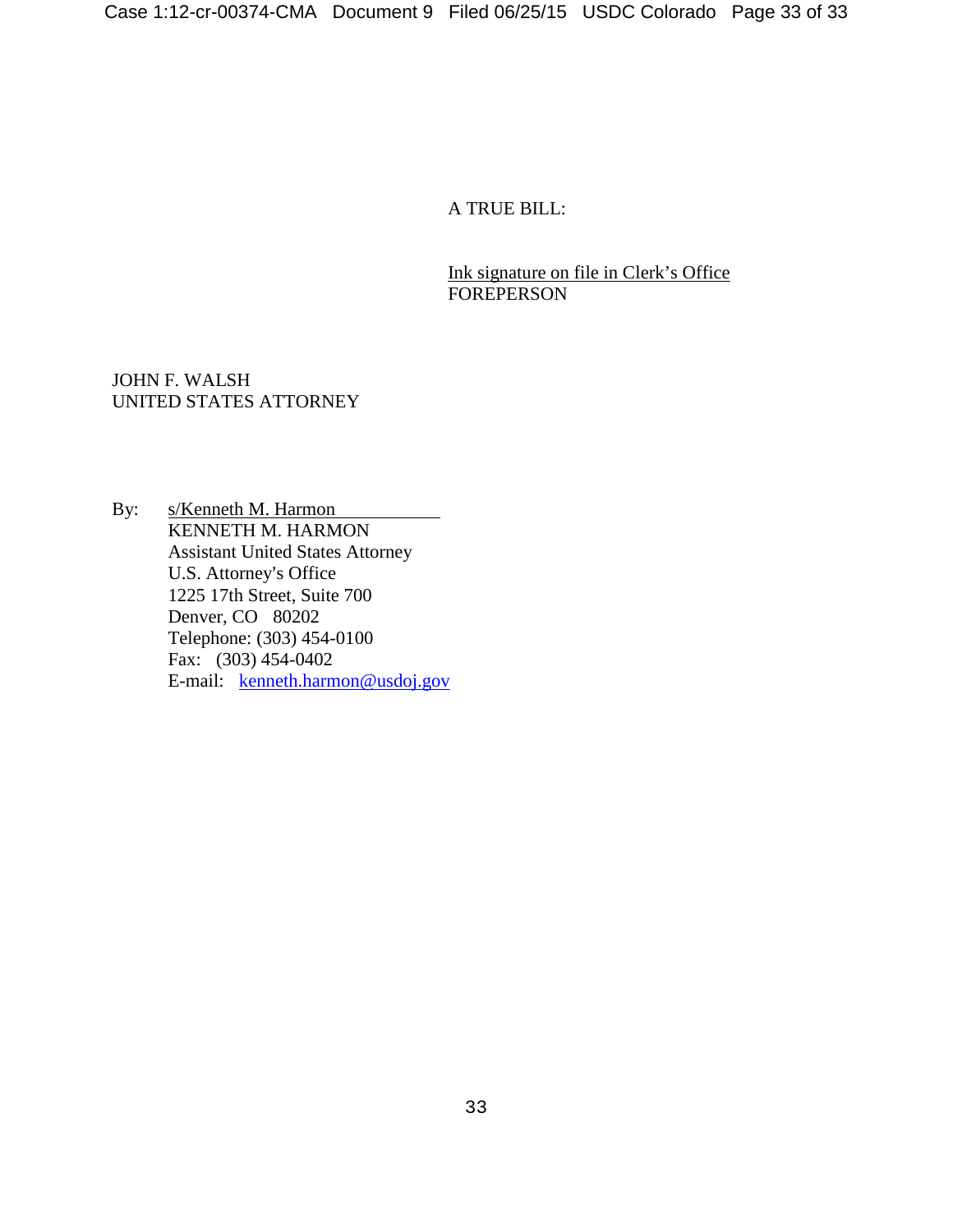(Rev. 04/05) DEFENDANT: JUNAID QADIR

YOB: 1982 ADDRESS: Karachi, Pakistan

COMPLAINT FILED? YES X NO

IF YES, PROVIDE MAGISTRATE CASE NUMBER: IF NO, PROCEED TO "OFFENSE" SECTION

HAS DEFENDANT BEEN ARRESTED ON COMPLAINT? YES YES NO

# IF NO, A NEW WARRANT IS REQUIRED

OFFENSE: Counts 1-5, 8-9, 11, 13-16, 22-23 Introduction and Delivery for Introduction Of Unapproved New Drugs Into Interstate Commerce  $21$  U.S.C.  $\frac{1}{5}$   $\frac{3331(d)}{333(a)(2)}$ 

> Counts 24-28, 31-32, 34, 36-39, 45-46 Introduction and Delivery for Introduction Of Misbranded Drugs Into Interstate Commerce  $21$  U.S.C.  $\frac{15}{3331(a)}$ ,  $\frac{333(a)(2)}{2}$

Counts 47-51, 53, 55 Sale of Counterfeit Drugs 21 U.S.C. §§331(i)(3), 333(a)(2)

Counts 56-58 Importation of Schedule IV Controlled Substances 21 U.S.C.  $\S$ § 952(b), 960(a)(1), 960(b)(6)

Count 64-66 Distribution of Schedule IV Controlled Substances  $21$  U.S.C.  $$841(a)(1)$ 

Counts 67-72, 75-87, 93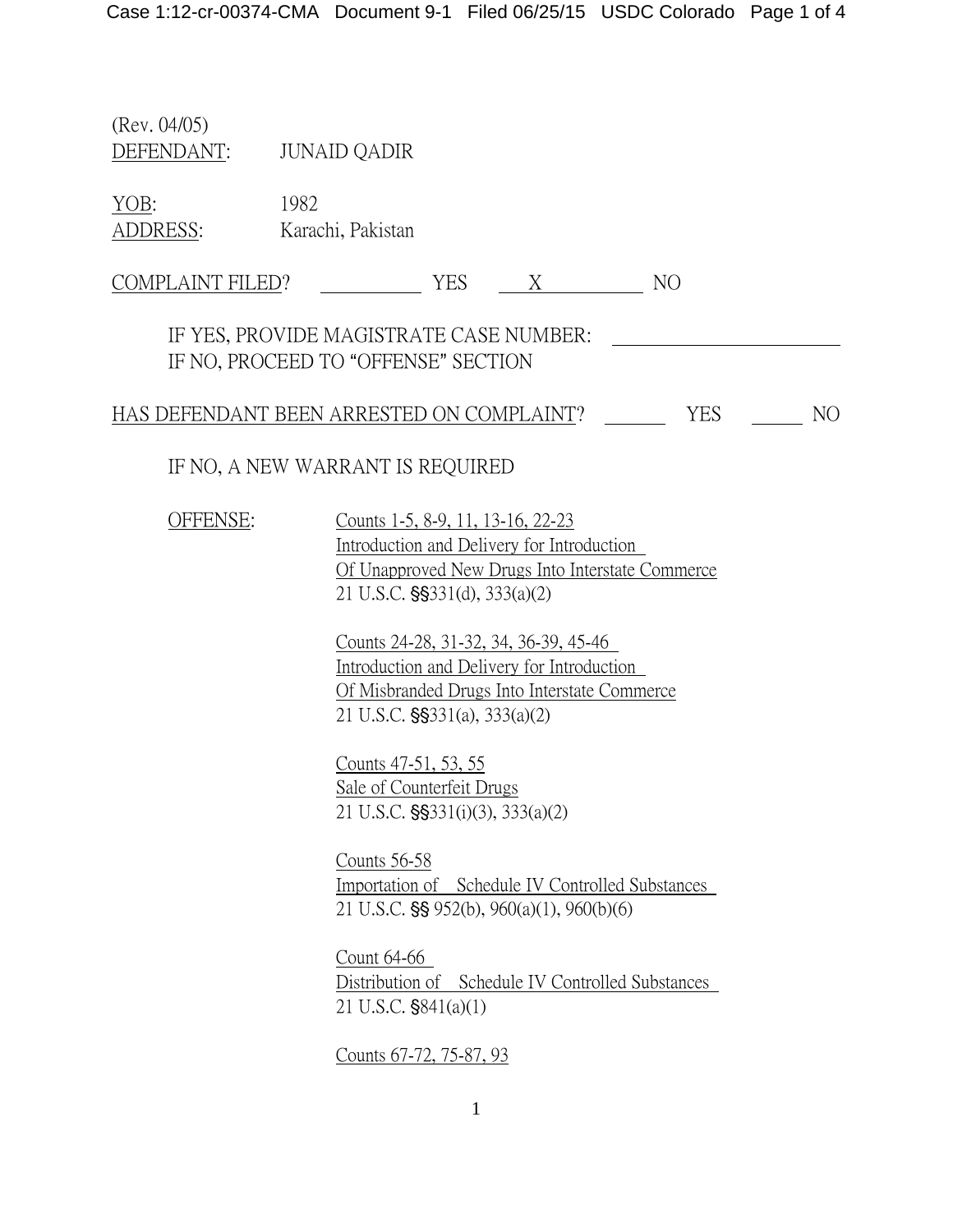Importation of Merchandise Contrary to Law 18 U.S.C. §545

Count 94 Conspiracy to Defraud the U.S. and Commit Offenses 18 U.S.C. §371

Count 95 Conspiracy to Import Schedule IV Controlled Substances 21 U.S.C. §963

Count 96 Conspiracy to Distribute And Possess With Intent to Distribute Schedule IV Controlled Substances 21 U.S.C. §846

| LOCATION OF OFFENSE: | Arapahoe and Douglas Counties, Colorado<br>And elsewhere                                                                            |
|----------------------|-------------------------------------------------------------------------------------------------------------------------------------|
| PENALTY:             | Counts 1-5, 8-9, 11, 13-16, 22-23<br>Introduction and Delivery for Introduction<br>Of Unapproved New Drugs Into Interstate Commerce |
|                      | Counts 24-28, 31-32, 34, 36-39, 45-46<br>Introduction and Delivery for Introduction<br>Of Misbranded Drugs Into Interstate Commerce |
|                      | Counts 47-51, 53, 55<br>Sale of Counterfeit Drugs                                                                                   |
|                      | Per Count, NMT 3 years imprisonment, a \$250,000 fine, or both; and a<br>\$100 Special Assessment Fee                               |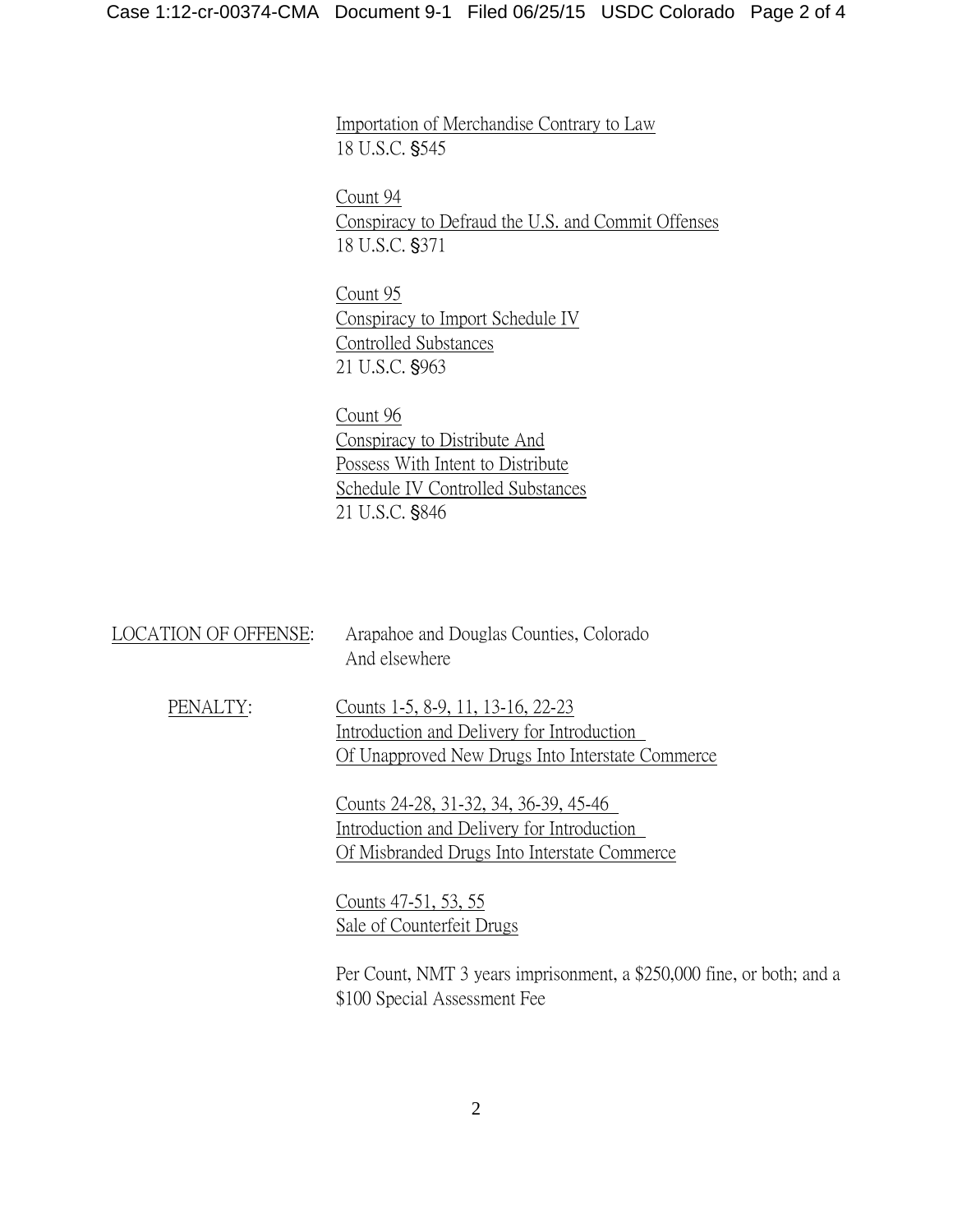Counts 56-58 Importation of Schedule IV Controlled Substances

Count 94 Conspiracy to Defraud the U.S. and Commit Offenses

Count 95 Conspiracy to Import Schedule IV Controlled Substances

Per Count, NMT 5 years imprisonment, a \$250,000 fine, or both; and a \$100 Special Assessment Fee

Count 64-66 Distribution of Schedule IV Controlled Substances

Count 96 Conspiracy to Distribute And Possess With Intent to Distribute Schedule IV Controlled Substances

NMT 3 years imprisonment; \$250,000 fine, or both; \$100 Special Assessment

Counts 67-72, 75-87, 93 Importation of Merchandise Contrary to Law

Per Count, NMT 20 years imprisonment, a \$250,000 fine, or both; and a \$100 Special Assessment Fee

AGENT: John Fiordalis, Special Agent Andreas E. Melissaratos, Special Agent U.S. Department of Homeland Security, Homeland Security Investigations Denver, Colorado

> Charles Barnes, Special Agent Christine Berg, Special Agent U.S. Food and Drug Administration,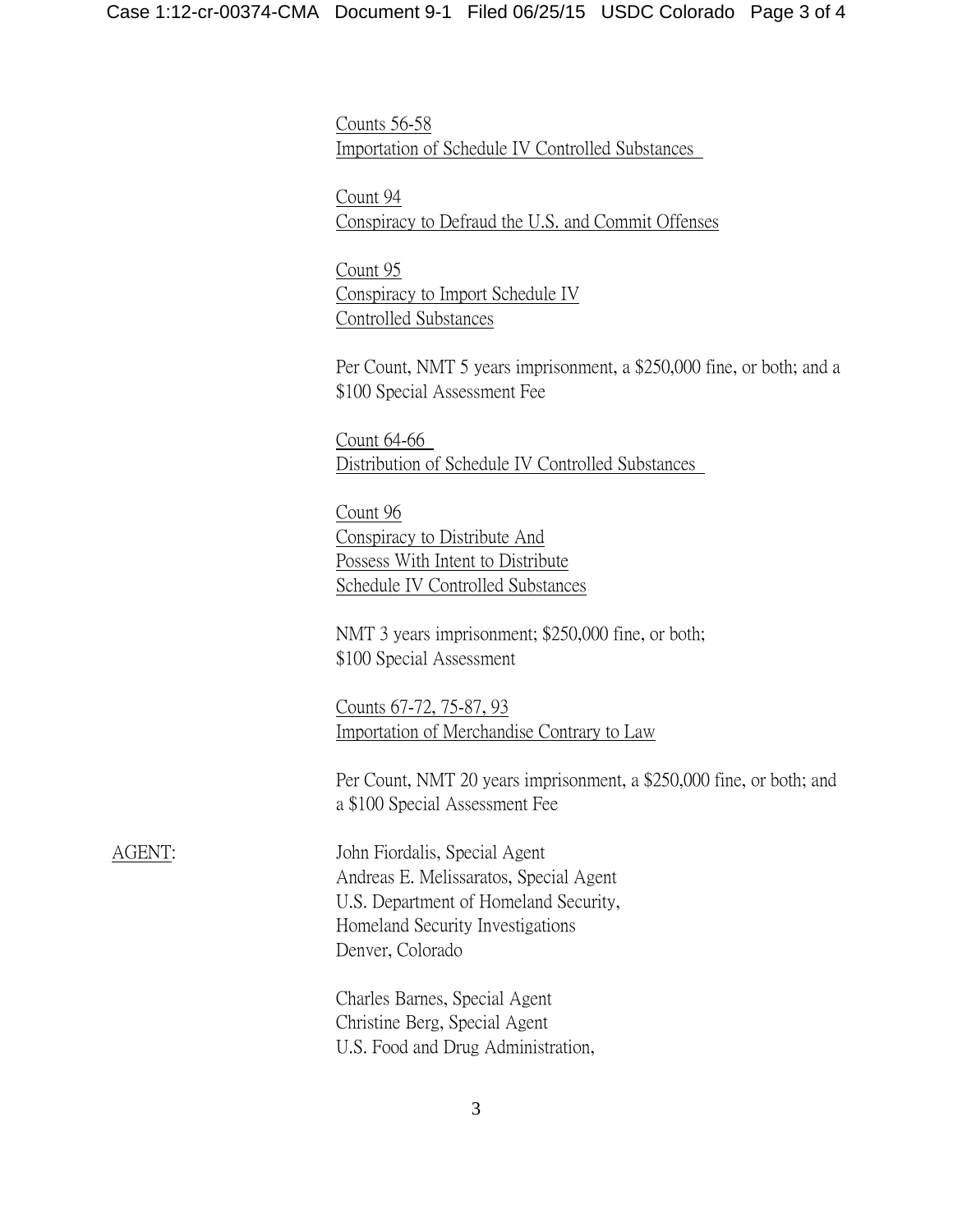Office of Criminal Investigations Kansas City, Kansas

Michael T. Nix, Postal Inspector U.S. Postal Inspection Service Denver, Colorado

AUTHORIZED BY: Kenneth M. Harmon Assistant U.S. Attorney

# ESTIMATED TIME OF TRIAL:

| tive days or less | over five days | other |
|-------------------|----------------|-------|
|                   |                |       |

## THE GOVERNMENT

X will seek detention in this case will **not** seek detention in this case

The statutory presumption of detention is not applicable to this defendant.

| <b>OCDETF CASE:</b> |  |  |  |
|---------------------|--|--|--|
|---------------------|--|--|--|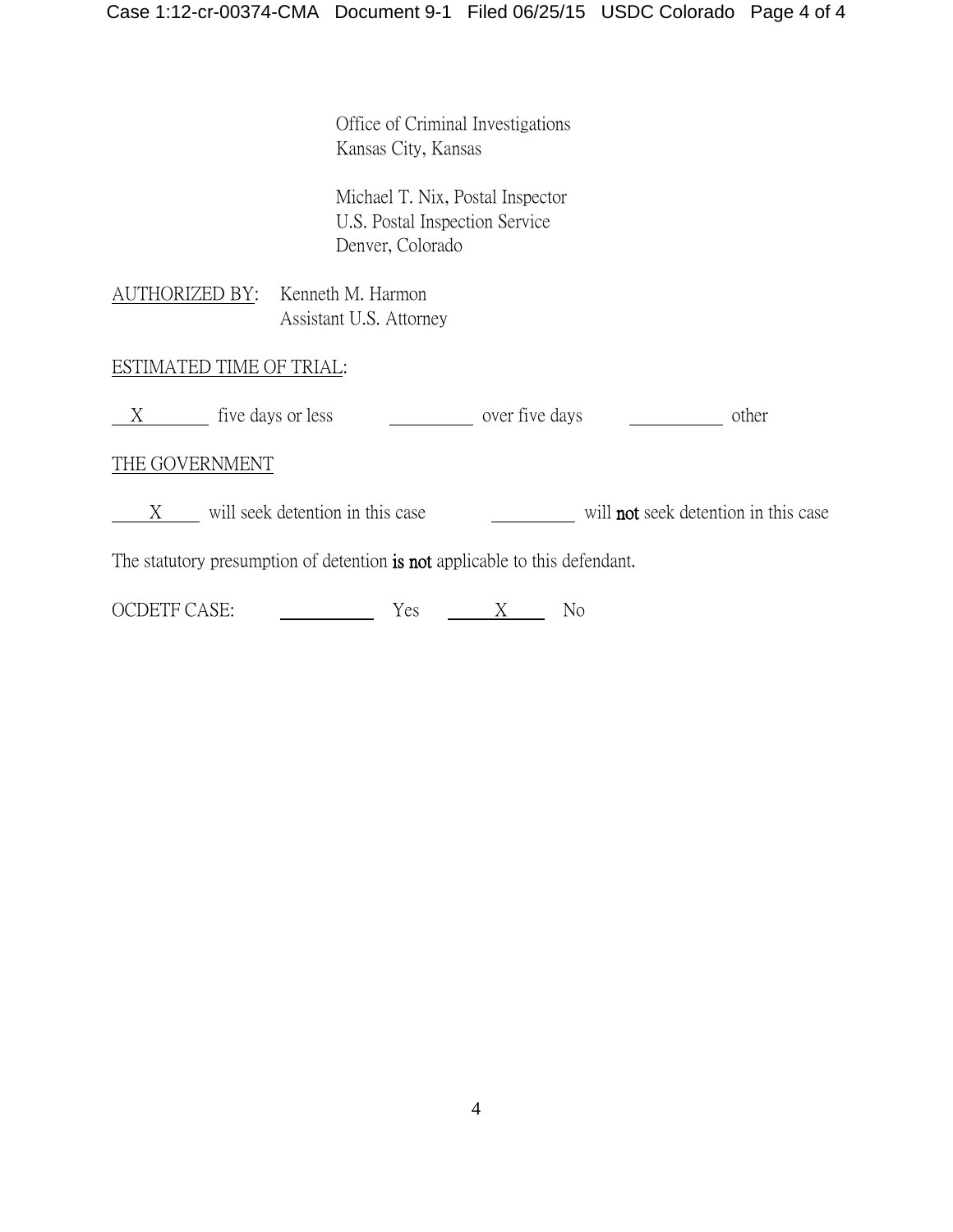(Rev. 04/05) DEFENDANT: SHEHZAD QADIR

YOB: 1978 ADDRESS: Karachi, Pakistan

COMPLAINT FILED? YES X NO

IF YES, PROVIDE MAGISTRATE CASE NUMBER: IF NO, PROCEED TO "OFFENSE" SECTION

HAS DEFENDANT BEEN ARRESTED ON COMPLAINT? YES NO

IF NO, A NEW WARRANT IS REQUIRED

OFFENSE: Counts 6-7. 10, 12, 17-21

Introduction and Delivery for Introduction Of Unapproved New Drugs Into Interstate Commerce  $21$  U.S.C.  $\frac{1}{5}$   $\frac{3331(d)}{333(a)(2)}$ 

Counts 29-30, 33, 35, 40-44 Introduction and Delivery for Introduction Of Misbranded Drugs Into Interstate Commerce  $21$  U.S.C.  $\frac{15}{3331(a)}$ ,  $\frac{333(a)(2)}{2}$ 

Counts 52, 54 Sale of Counterfeit Drugs 21 U.S.C.  $\frac{23331(i)(3)}{333(a)(2)}$ 

Counts 59-63 Importation of Schedule III Controlled Substances 21 U.S.C.  $\S$ § 952(b), 960(a)(1), 960(b)(5)

Counts 73-74, 88-92 Importation of Merchandise Contrary to Law 18 U.S.C. \$545

Count 94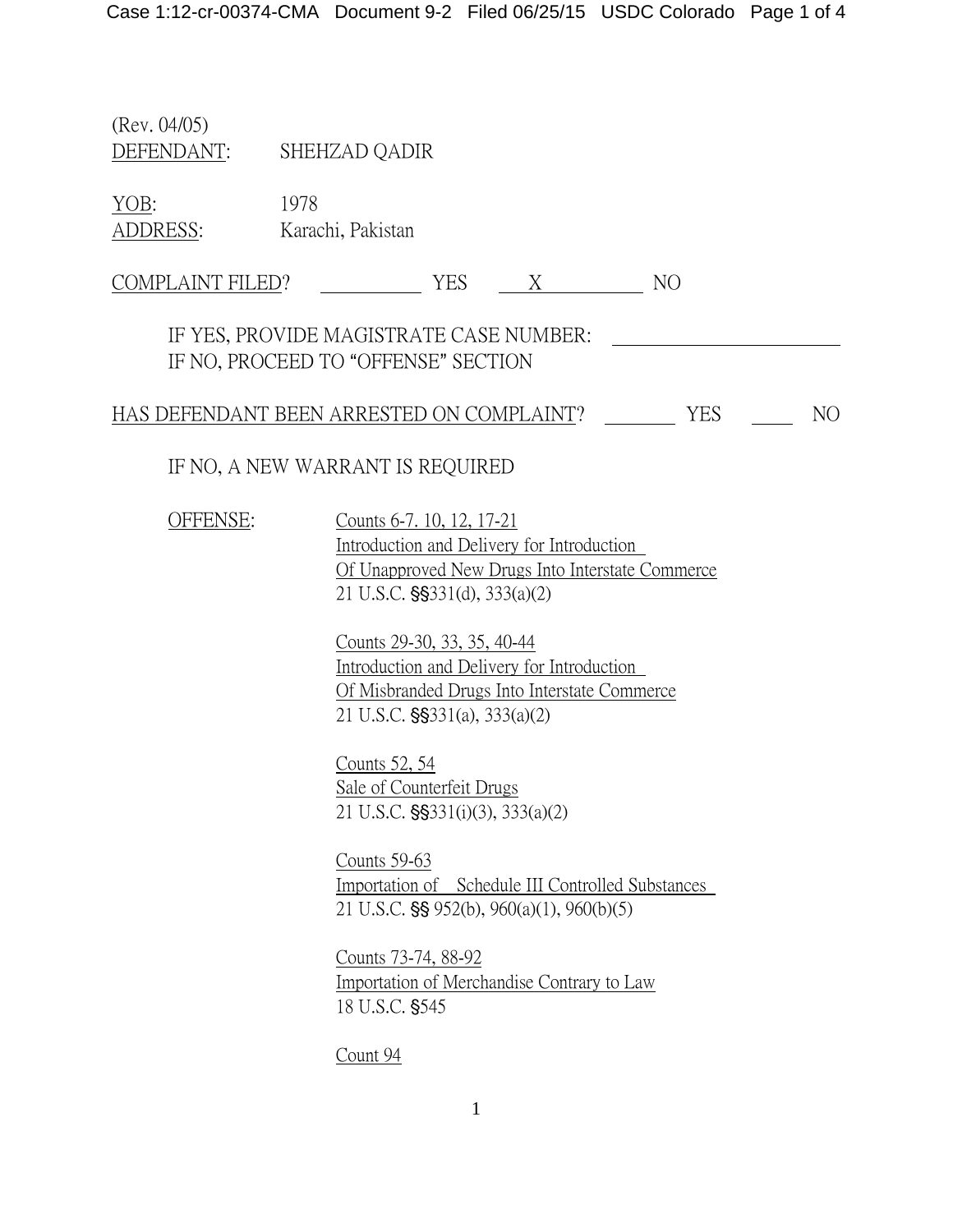Conspiracy to Defraud the U.S. and Commit Offenses 18 U.S.C. §371

Count 95 Conspiracy to Import Schedule IV Controlled Substances 21 U.S.C. §963

Count 96 Conspiracy to Distribute And Possess With Intent to Distribute Schedule IV Controlled Substances 21 U.S.C. §846

| LOCATION OF OFFENSE: | Arapahoe and Douglas Counties, Colorado<br>And elsewhere                                                                                                          |
|----------------------|-------------------------------------------------------------------------------------------------------------------------------------------------------------------|
| PENALTY:             | Counts 6-7, 10, 12, 17-21<br>Introduction and Delivery for Introduction<br>Of Unapproved New Drugs Into Interstate Commerce<br>21 U.S.C. $\S$ \$331(d), 333(a)(2) |
|                      | Counts 29-30, 33, 35, 40-44<br>Introduction and Delivery for Introduction<br>Of Misbranded Drugs Into Interstate Commerce<br>21 U.S.C. §§331(a), 333(a)(2)        |
|                      | Counts 52, 54<br>Sale of Counterfeit Drugs<br>21 U.S.C. $\S$ \$331(i)(3), 333(a)(2)                                                                               |
|                      | Count 96<br>Conspiracy to Distribute And                                                                                                                          |

Possess With Intent to Distribute Schedule IV Controlled Substances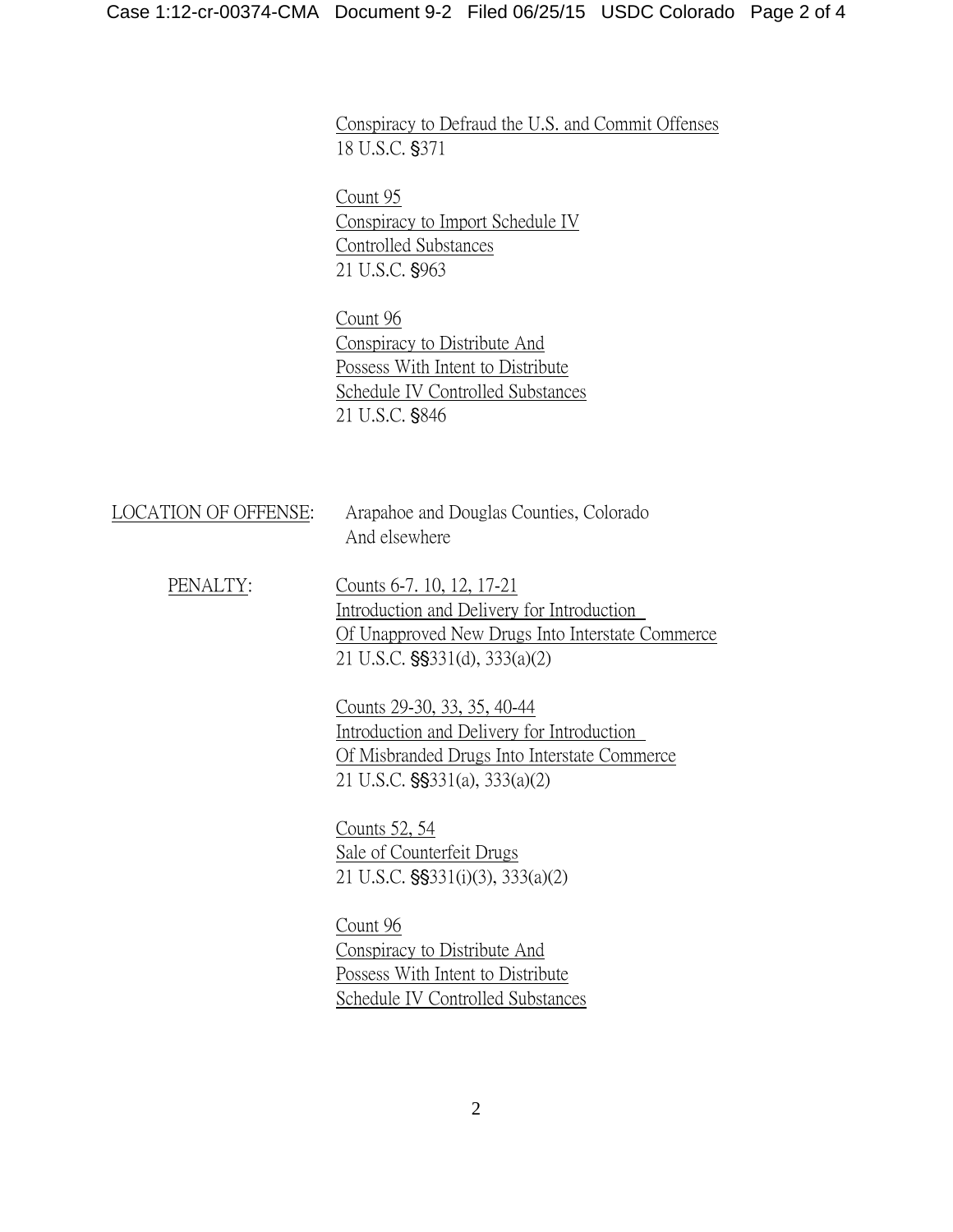Per Count, NMT 3 years imprisonment, a \$250,000 fine, or both; and a \$100 Special Assessment Fee

Count 94 Conspiracy to Defraud the U.S. and Commit Offenses

Count 95 Conspiracy to Import Schedule IV Controlled Substances

Per Count, NMT 5 years imprisonment, a \$250,000 fine, or both; and a \$100 Special Assessment Fee

Counts 59-63 Importation of Schedule III Controlled Substances 21 U.S.C.  $\S$ § 952(b), 960(a)(1), 960(b)(5)

Per Count, NMT 10 years imprisonment, a \$500,000 fine, or both; and a \$100 Special Assessment Fee

Counts 73-74, 88-92 Importation of Merchandise Contrary to Law 18 U.S.C. §545

Per Count, NMT 20 years imprisonment, a \$250,000 fine, or both; and a \$100 Special Assessment Fee

AGENT: John Fiordalis, Special Agent Andreas E. Melissaratos, Special Agent U.S. Department of Homeland Security, Homeland Security Investigations Denver, Colorado

> Charles Barnes, Special Agent Christine Berg, Special Agent